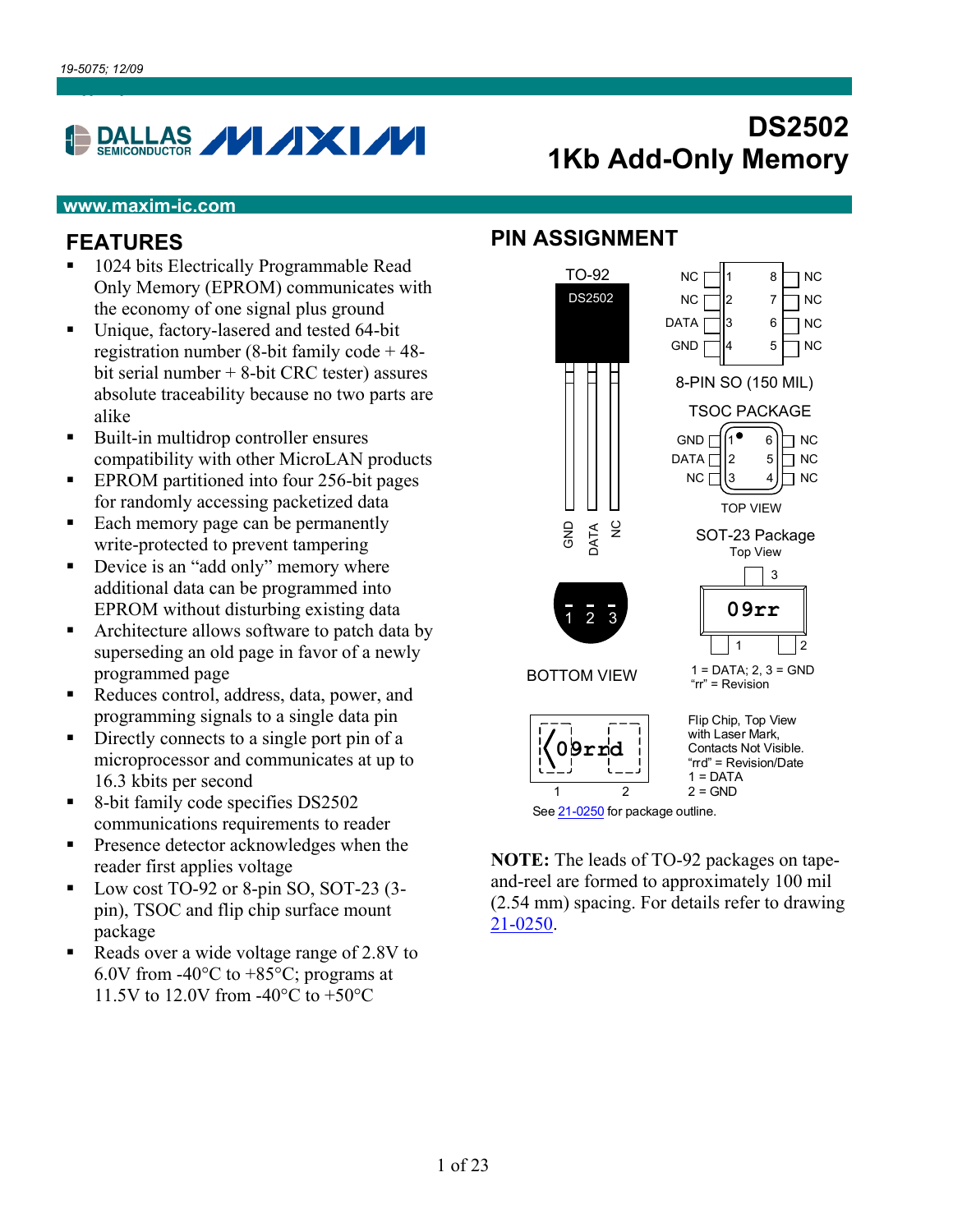#### **ORDERING INFORMATION**

| <b>Standard</b> | <b>Lead-Free</b> | <b>Description</b>                   |
|-----------------|------------------|--------------------------------------|
| DS2502          | DS2502+          | TO-92 Package                        |
| DS2502/T&R      | DS2502+T&R       | TO-92 Package, 2k Tape & Reel        |
| DS2502R/T&R     | DS2502R+T&R      | 3-pin SOT-23 Package, 3k Tape & Reel |
| <b>DS2502P</b>  | DS2502P+         | 6-pin TSOC Package                   |
| DS2502P/T&R     | DS2502P+T&R      | TSOC Package, 4k Tape & Reel         |
| <b>DS2502S</b>  | $DS2502S+$       | 8-pin SO Package                     |
| DS2502S/T&R     | DS2502S+T&R      | SO Package, 2.5k Tape & Reel         |
| DS2502X1        |                  | Flip Chip, 10k Tape & Reel           |
|                 |                  |                                      |

+ Indicates lead-free compliance.

#### **DESCRIPTION**

The DS2502 1Kb Add-Only Memory identifies and stores relevant information about the product to which it is associated. This lot- or product-specific information can be accessed with minimal interfacefor example, a single port pin of a microcontroller. The DS2502 consists of a factory-lasered registration number that includes a unique 48-bit serial number, an 8-bit CRC, and an 8-bit Family Code (09h) plus 1Kb of EPROM which is user-programmable. The power to program and read the DS2502 is derived entirely from the  $1$ -Wire<sup>®</sup> communication line.

Data is transferred serially via the 1-Wire protocol which requires only a single data lead and a ground return. The entire device can be programmed and then write-protected if desired. Alternatively, the part may be programmed multiple times with new data being appended to, but not overwriting, existing data with each subsequent programming of the device. Note: Individual bits can be changed only from a logical 1 to a logical 0, never from a logical 0 to a logical 1. A provision is also included for indicating that a certain page or pages of data are no longer valid and have been replaced with new or updated data that is now residing at an alternate page address. This page address redirection allows software to patch data and enhance the flexibility of the device as a stand-alone database. The 48-bit serial number that is factory-lasered into each DS2502 provides a guaranteed unique identity which allows for absolute traceability. The familiar TO-92 or SOIC or TSOC packages provide a compact enclosure that allows standard assembly equipment to handle the device easily for attachment to printed circuit boards or wiring. Typical applications include storage of calibration constants, maintenance records, asset tracking, product revision status, and access codes.

#### **OVERVIEW**

The block diagram in Figure 1 shows the relationships between the major control and memory sections of the DS2502. The DS2502 has three main data components: 1) 64-bit lasered ROM, 2) 1024-bit EPROM, and 3) EPROM Status Bytes. The device derives its power for read operations entirely from the 1-Wire communication line by storing energy on an internal capacitor during periods of time when the signal line is high and continues to operate off of this "parasite" power source during the low times of the 1-Wire line until it returns high to replenish the parasite (capacitor) supply. During programming, 1-Wire communication occurs at normal voltage levels and then is pulsed momentarily to the programming voltage to cause the selected EPROM bits to be programmed. The 1-Wire line must be able to provide 12 volts and 10 milliamperes to adequately program the EPROM portions of the part. Whenever programming voltages are present on the 1-Wire line a special high voltage detect circuit within the DS2502 generates an internal logic signal to indicate this condition. The hierarchical structure of the 1- Wire protocol is shown in Figure 2. The bus master must first provide one of the six ROM Function Commands, 1) Read ROM, 2) Match ROM, 3) Search ROM, 4) Skip ROM. These commands operate on the 64-bit lasered ROM portion of each device and can singulate a specific device if many are present on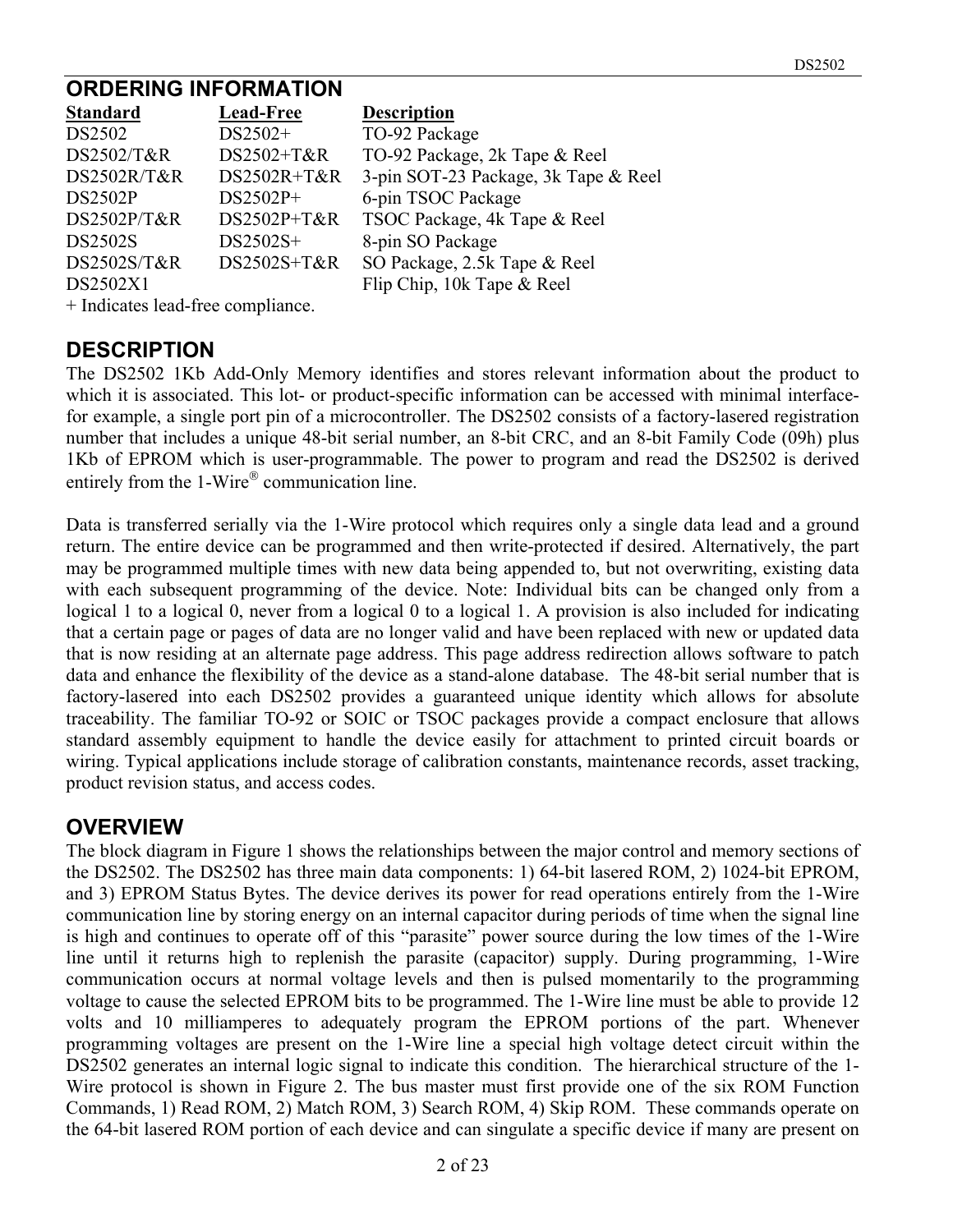the 1-Wire line as well as indicate to the bus master how many and what types of devices are present. The protocol required for these ROM Function Commands is described in Figure 9. After a ROM Function Command is successfully executed, the memory functions that operate on the EPROM portions of the DS2502 become accessible and the bus master may issue any one of the five Memory Function Commands specific to the DS2502 to read or program the various data fields. The protocol for these Memory Function Commands is described in Figure 5. All data is read and written least significant bit first.

#### **64-BIT LASERED ROM**

Each DS2502 contains a unique ROM code that is 64 bits long. The first 8 bits are a 1-Wire family code. The next 48 bits are a unique serial number. The last 8 bits are a CRC of the first 56 bits. (See Figure 3). The 64-bit ROM and ROM Function Control section allow the DS2502 to operate as a 1-Wire device and follow the 1-Wire protocol detailed in the section "1-Wire Bus System." The memory functions required to read and program the EPROM sections of the DS2502 are not accessible until the ROM function protocol has been satisfied. This protocol is described in the ROM functions flow chart (Figure 9). The 1- Wire bus master must first provide one of four ROM function commands: 1) Read ROM, 2) Match ROM, 3) Search ROM, or 4) Skip ROM. After a ROM function sequence has been successfully executed, the bus master may then provide any one of the memory function commands specific to the DS2502 (Figure 6).

The 1-Wire CRC of the lasered ROM is generated using the polynomial  $X^8 + X^5 + X^4 + 1$ . Figure 4 shows a hardware implementation of this CRC generator. Additional information about the Dallas Semiconductor 1-Wire Cyclic Redundancy Check is available in *Application Note 27*. The shift register acting as the CRC accumulator is initialized to 0. Then starting with the least significant bit of the family code, 1 bit at a time is shifted in. After the 8th bit of the family code has been entered, then the serial number is entered. After the 48<sup>th</sup> bit of the serial number has been entered, the shift register contains the CRC value. Shifting in the 8 bits of CRC should return the shift register to all 0s.

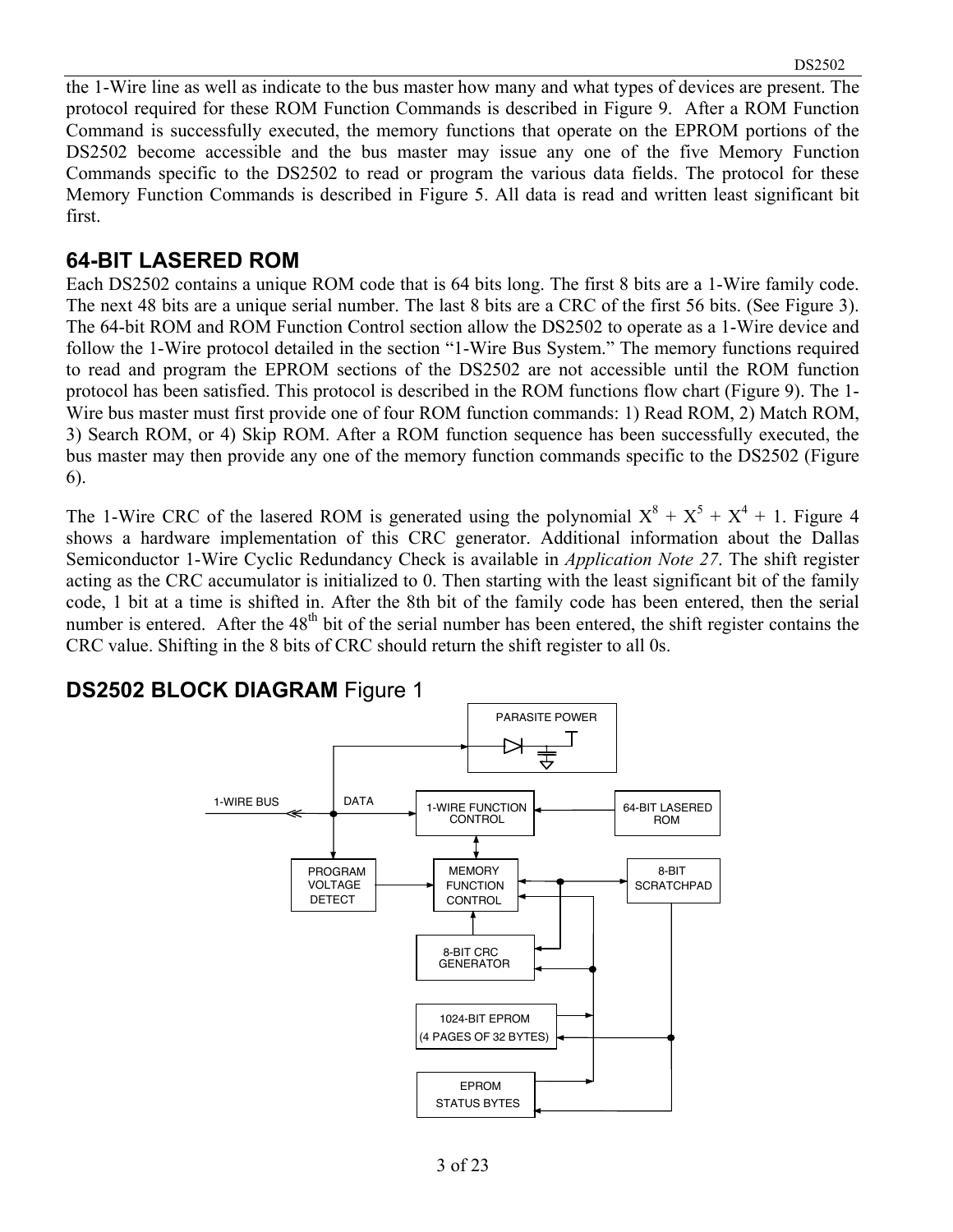### **HIERARCHICAL STRUCTURE FOR 1-WIRE PROTOCOL** Figure 2



#### **64-BIT LASERED ROM** Figure 3

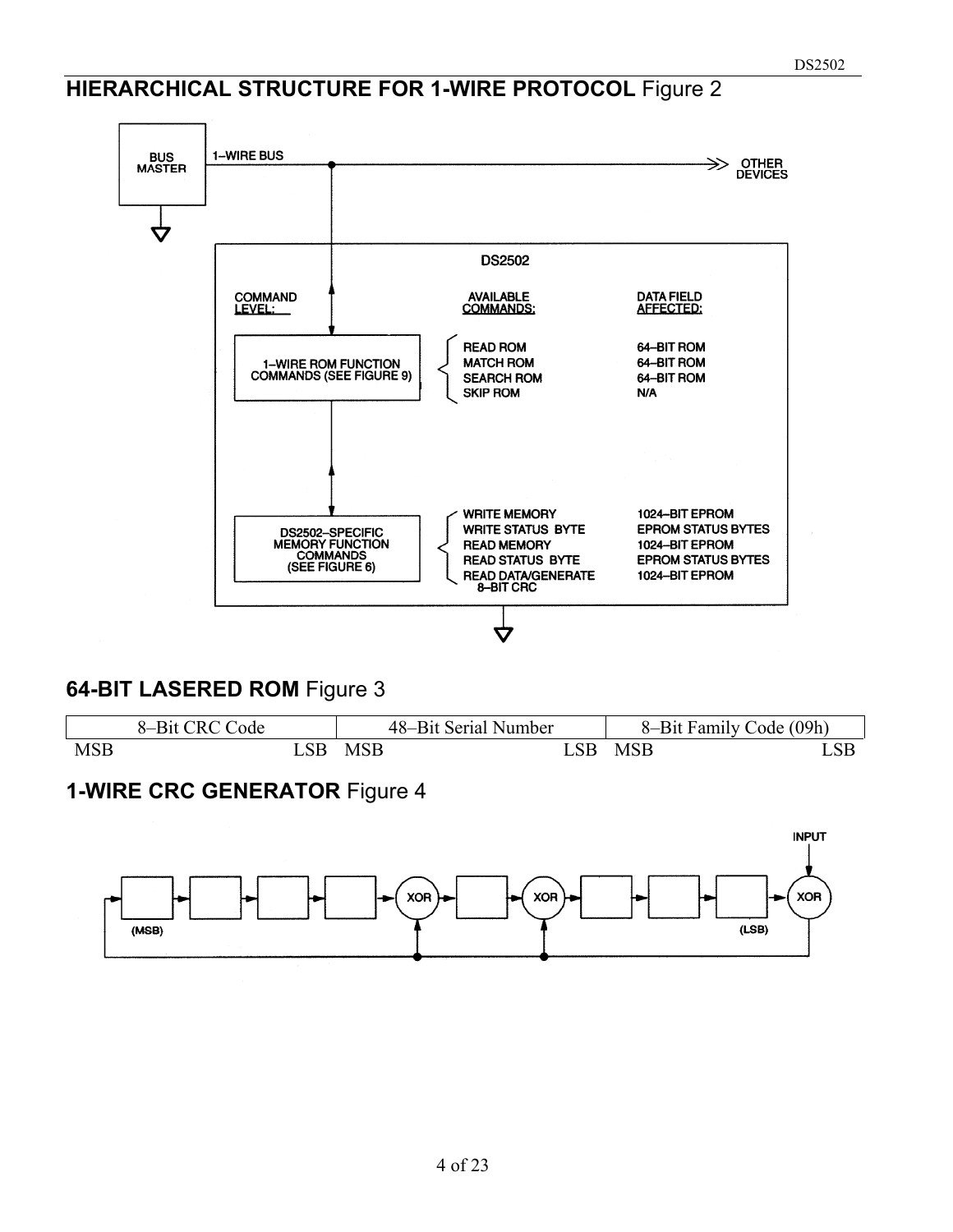#### **1024-BITS EPROM**

The memory map in Figure 5 shows the 1024-bit EPROM section of the DS2502 which is configured as four pages of 32 bytes each. The 8-bit scratchpad is an additional register that acts as a buffer when programming the memory. Data is first written to the scratchpad and then verified by reading an 8-bit CRC from the DS2502 that confirms proper receipt of the data. If the buffer contents are correct, a programming voltage should be applied and the byte of data will be written into the selected address in memory. This process ensures data integrity when programming the memory. The details for reading and programming the 1024-bit EPROM portion of the DS2502 are given in the Memory Function Commands section.

#### **EPROM STATUS BYTES**

In addition to the 1024 bits of data memory the DS2502 provides 64 bits of Status Memory accessible with separate commands.

The EPROM Status Bytes can be read or programmed to indicate various conditions to the software interrogating the DS2502. The first byte of the EPROM Status Memory contain the Write Protect Page bits which inhibit programming of the corresponding page in the 1024-bit main memory area if the appropriate write protection bit is programmed. Once a bit has been programmed in the Write Protect Page byte, the entire 32-byte page that corresponds to that bit can no longer be altered but may still be read.

The next 4 bytes of the EPROM Status Memory contain the Page Address Redirection Bytes, which indicate if one or more of the pages of data in the 1026-bit EPROM section have been invalidated and redirected to the page address contained in the appropriate redirection byte. The hardware of the DS2502 makes no decisions based on the contents of the Page Address Redirection Bytes. These additional bytes of Status EPROM technology, bits within a page can be changed from a logical 1 to a logical 0 by programming, but cannot be changed back. Therefore, it is not possible to simply rewrite a page if the data requires changing or updating, but with space permitting, an entire page of data can be redirected to another page within the DS2502 by writing the one's complement of the new page address into the Page Address Redirection Byte that corresponds to the original (replaced) page.

This architecture allows the user's software to make a "data patch" to the EPROM by indicating that a particular page or pages should be replaced with those indicated in the Page Address Redirection Bytes.

If a Page Address Redirection Byte has an FFH value, the data in the main memory that corresponds to that page is valid. If a Page Address Redirection Byte has some other hex value, the data in the page corresponding to that redirection byte is invalid, and the valid data can now be found at the one's complement of the page address indicated by the hex value stored in the associated Page Address Redirection Byte. A value of FDH in the redirection byte for page 1, for example, would indicate that the updated data is now in page 2. The details for reading and programming the EPROM status memory portion of the DS2502 are given in the Memory Function Commands section.

#### **MEMORY FUNCTION COMMANDS**

The "Memory Function Flow Chart" (Figure 6) describes the protocols necessary for accessing the various data fields within the DS2502. The Memory Function Control section, 8-bit scratchpad, and the Program Voltage Detect circuit combine to interpret the commands issued by the bus master and create the correct control signals within the device. A 3-byte protocol is issued by the bus master. It is comprised of a command byte to determine the type of operation and two address bytes to determine the specific starting byte location within a data field. The command byte indicates if the device is to be read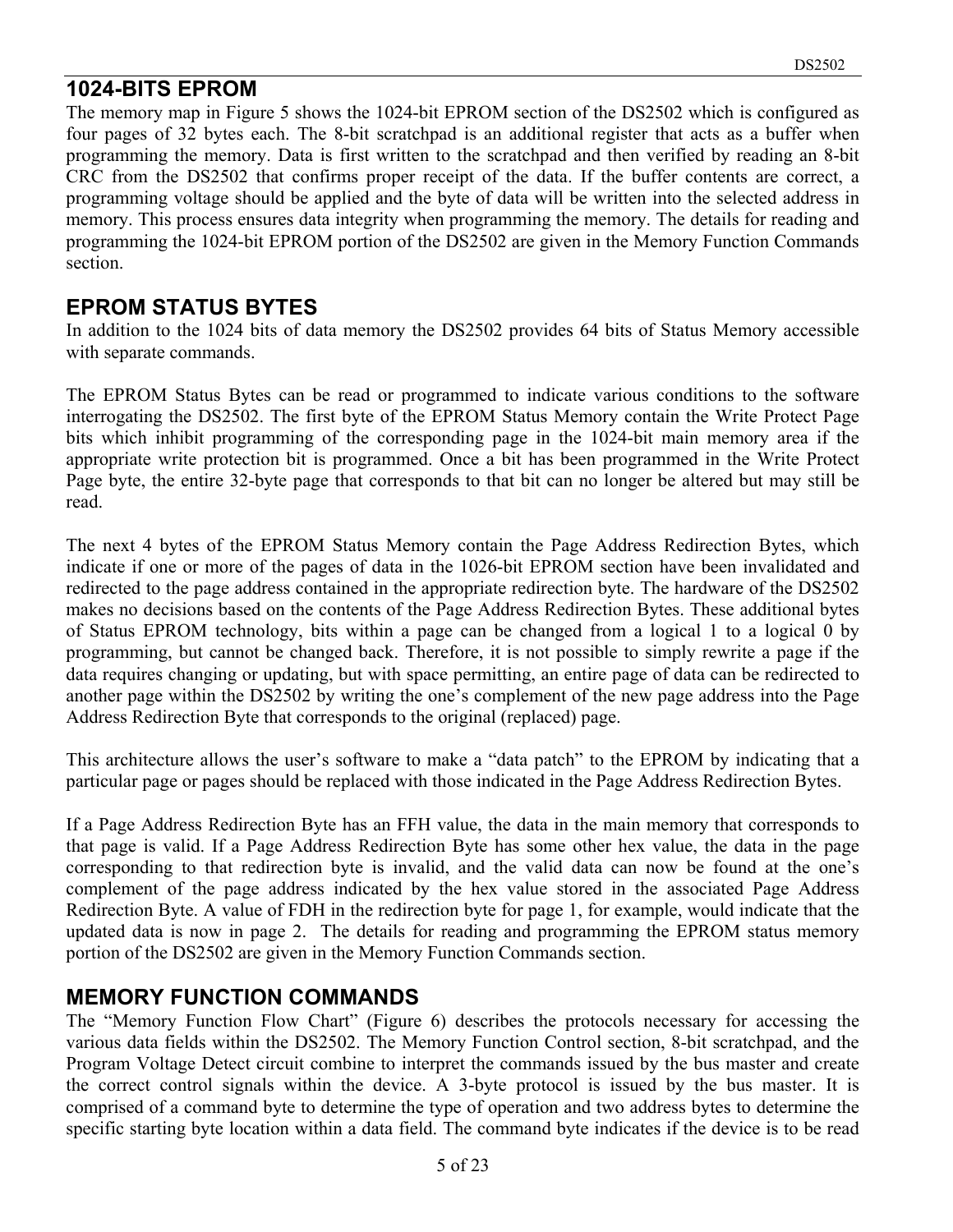or written. Writing data involves not only issuing the correct command sequence by also providing a 12 volt programming voltage at the appropriate times. To execute a write sequence, a byte of data is first loaded into the scratchpad and then programmed into the selected address. Write sequences always occur a byte at a time. To execute a read sequence, the starting address is issued by the bus master and data is read from the part beginning at that initial location and continuing to the end of the selected data field or until a reset sequence is issued. All bits transferred to the DS2502 and received back by the bus master are sent least significant bit first.

#### **DS2502 MEMORY MAP Figure 5**



#### **EPROM STATUS BYTES**

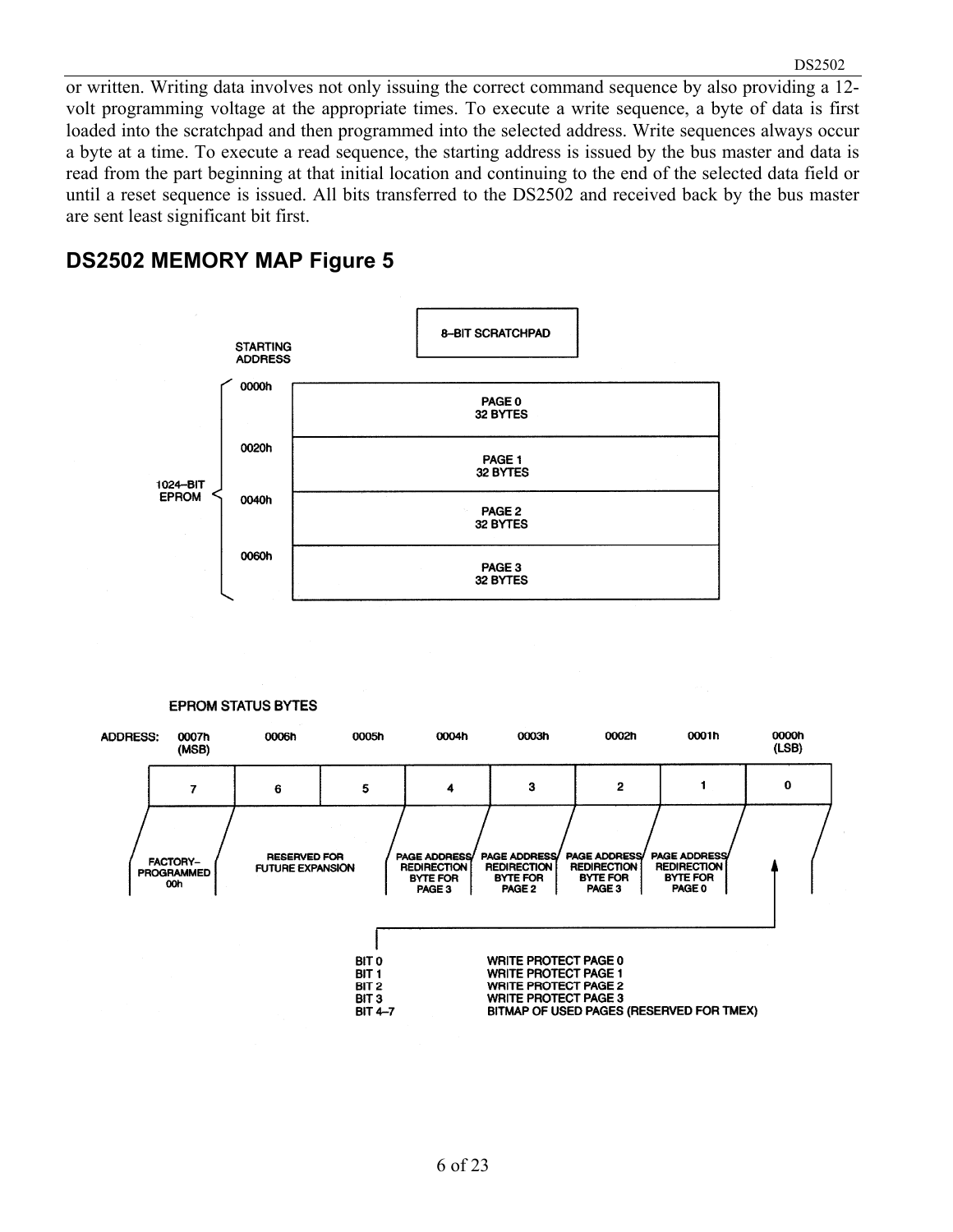# **MEMORY FUNCTION FLOW CHART Figure 6**

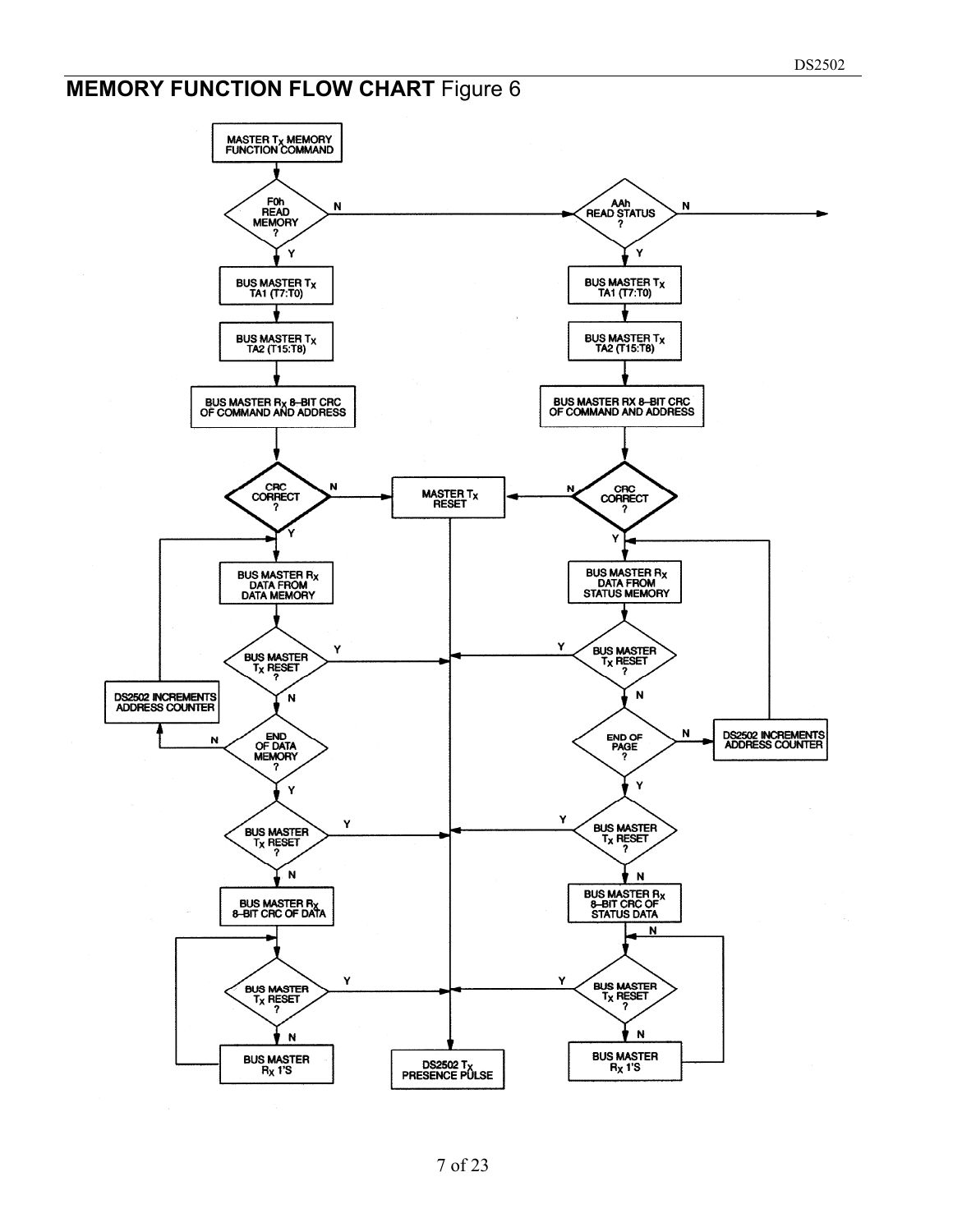### **MEMORY FUNCTION FLOW CHART** Figure 6 (cont'd)

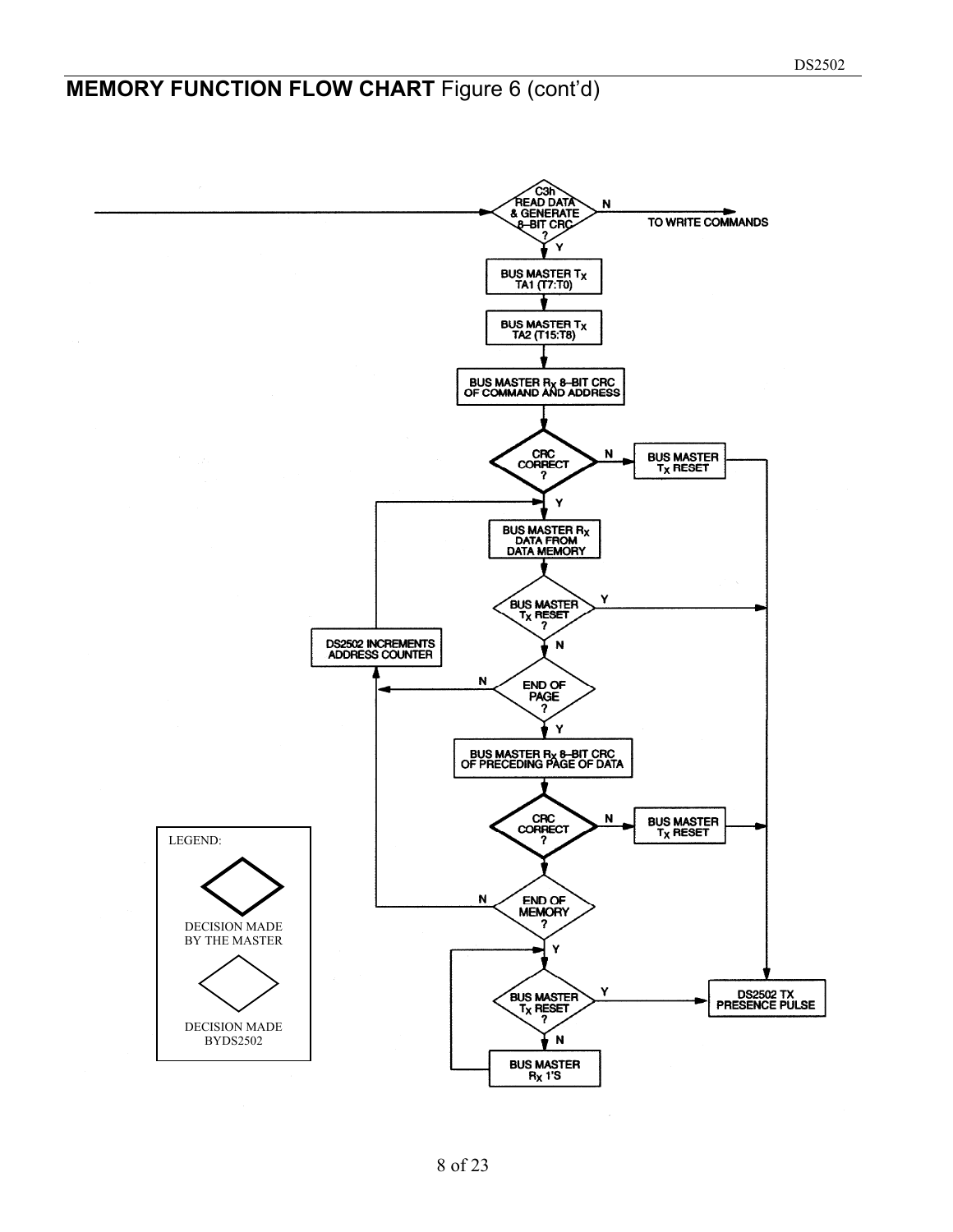# **MEMORY FUNCTION FLOW CHART Figure 6 (cont'd)**

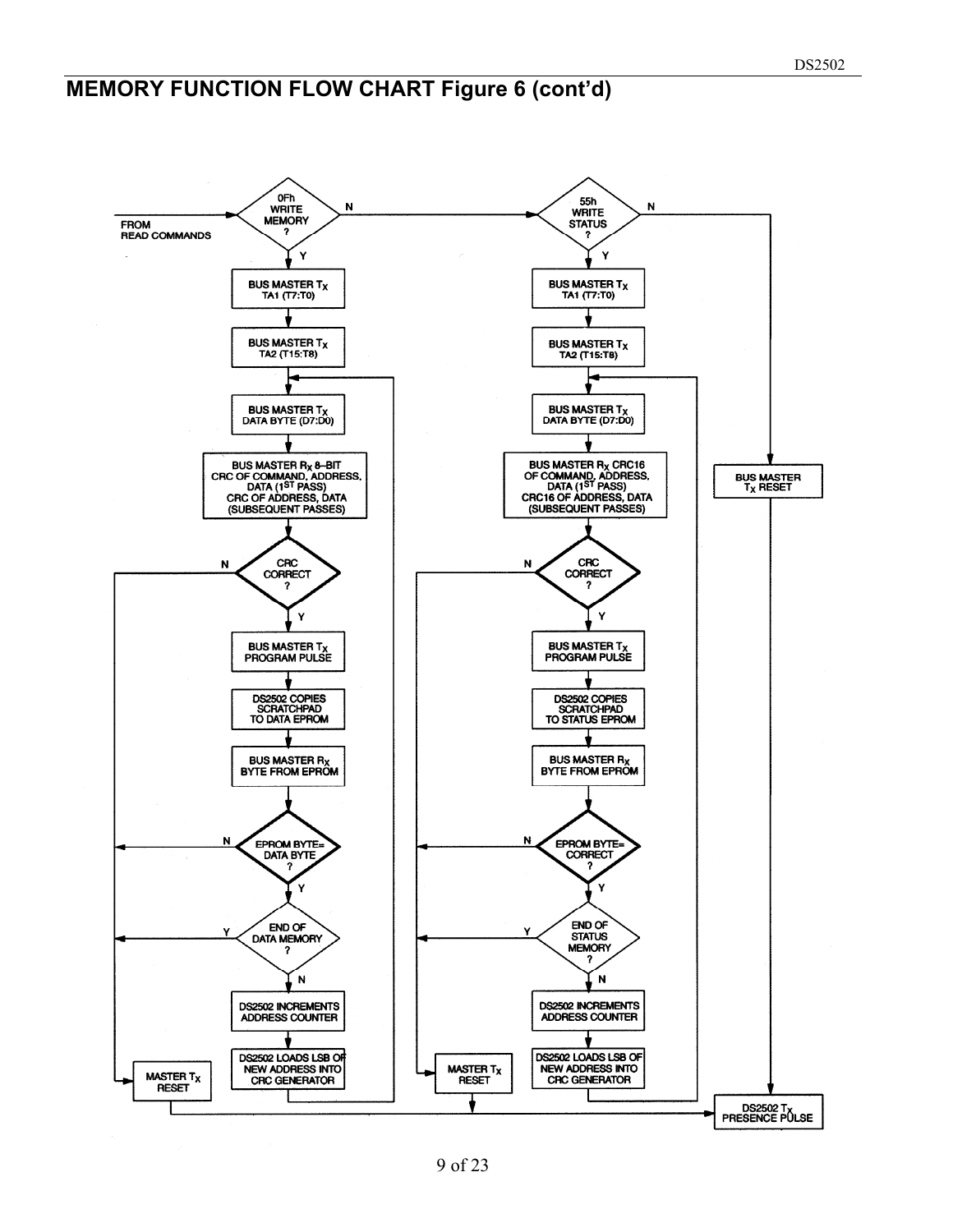### **READ MEMORY [F0H]**

The Read Memory command is used to read data from the 1024-bit EPROM data field. The bus master follows the command byte with a 2-byte address  $(TA1=(T7:T0), TA2=(T15:T8))$  that indicates a starting byte location within the data field. An 8-bit CRC of the command byte and address bytes is computed by the DS2502 and read back by the bus master to confirm that the correct command word and starting address were received. If the CRC read by the bus master is incorrect, a reset pulse must be issued and the entire sequence must be repeated. If the CRC received by the bus master is correct, the bus master issues read time slots and receives data from the DS2502 starting at the initial address and continuing until the end of the 1024-bit data field is reached or until a reset pulse is issued. If reading occurs through the end of memory space, the bus master may issue eight additional read time slots and the DS2502 will respond with a 8-bit CRC of all data bytes read from the initial starting byte through the last byte of memory. After the CRC is received by the bus master, any subsequent read time slots will appear as logical 1s until a reset pulse is issued. Any reads ended by a reset pulse prior to reaching the end of memory will not have the 8-bit CRC available.

Typically a 16-bit CRC would be stored with each page of data to ensure rapid, error-free data transfers that eliminate having to read a page multiple times to determine if the received data is correct or not. (See *Application Note 114* for the recommended file structure.) If CRC values are imbedded within the data, a reset pulse may be issued at the end of memory space during a Read Memory command.

### **READ STATUS [AAH]**

The Read Status command is used to read data from the EPROM Status data field. The bus master follows the command byte with a 2-byte address  $(TAI=(T7:T0), TA2=(T15:T8))$  that indicates a starting byte location within the data field. An 8-bit CRC of the command byte and address bytes is computed by the DS2502 and read back by the bus master to confirm that the correct command word and starting address were received. If the CRC read by the bus master is incorrect, a reset pulse must be issued and the entire sequence must be repeated. If the CRC received by the bus master is correct, the bus master issues read time slots and receives data from the DS2502 starting at the supplied address and continuing until the end of the EPROM Status data field is reached. At that point the bus master will receive an 8-bit CRC that is the result of shifting into the CRC generator all of the data bytes from the initial starting byte through the final factory-programmed byte that contains the 00h value.

This feature is provided since the EPROM Status information may change over time making it impossible to program the data once and include an accompanying CRC that will always be valid. Therefore, the Read Status command supplies a 8-bit CRC that is based on and always is consistent with the current data stored in the EPROM Status data field.

After the 8-bit CRC is read, the bus master will receive logical 1s from the DS2502 until a reset pulse is issued. The Read Status command sequence can be ended at any point by issuing a reset pulse.

### **READ DATA/GENERATE 8-BIT CRC [C3H]**

The Read Data/Generate 8-bit CRC command is used to read data from the 1024-bit EPROM data field. The bus master follows the command byte with a 2-byte address  $(TA1=(T7:T0), TA2=(T15:T8))$  that indicates a starting byte location within the data field. An 8-bit CRC of the command byte and address bytes is computed by the DS2502 and read back by the bus master to confirm that the correct command word and starting address were received. If the CRC read by the bus master is incorrect, a reset pulse must be issued and the entire sequence must be repeated. If the CRC received by the bus master is correct, the bus master issues read time slots and receives data from the DS2502 starting at the initial address and continuing until the end of a 32-byte page is reached. At that point the bus master will send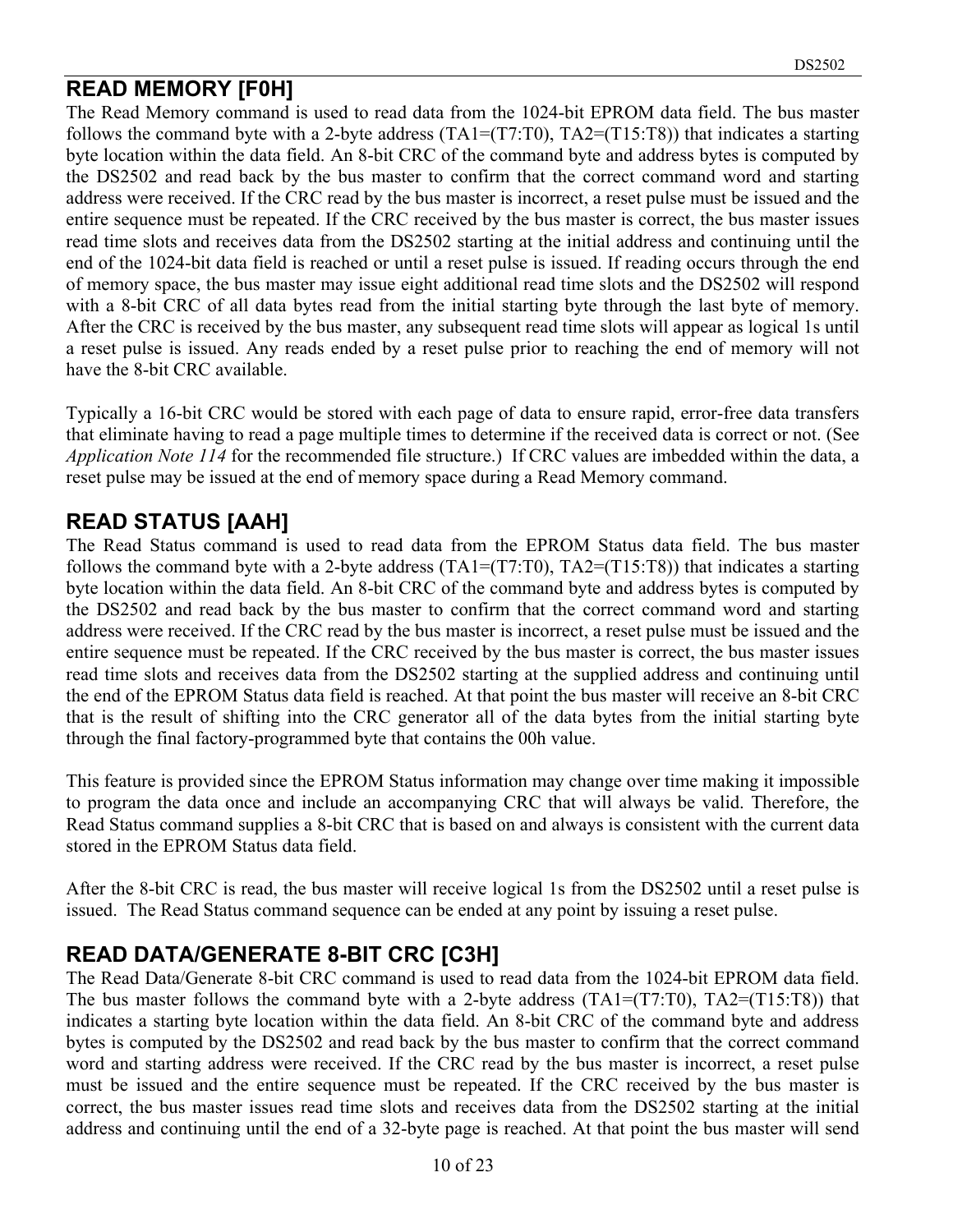eight additional read time slots and receive an 8-bit CRC that is the result of shifting into the CRC generator all of the data bytes from the initial starting byte to the last byte of the current page. Once the 8 bit CRC has been received, data is again read from the 1024-bit EPROM data field starting at the next page. This sequence will continue until the final page and its accompanying CRC are read by the bus master. Thus each page of data can be considered to be 33 bytes long: the 32 bytes of user-programmed EPROM data and an 8-bit CRC that gets generated automatically at the end of each page.

This type of read differs from the Read Memory command which simple reads each page until the end of address space is reached. The Read Memory command only generates an 8-bit CRC at the end of memory space that often might be ignored, since in many applications the user would store a 16-bit CRC with the data itself in each page of the 1024-bit EPROM data field at the time the page was programmed.

The Read Data/Generate 8-bit CRC command provides and alternate read capability for applications that are "bit-oriented" rather than "page-oriented" where the 1024-bit EPROM information may change over time within a page boundary making it impossible to program the page once and include an accompanying CRC that will always be valid. Therefore, the Read Data/Generate 8-bit CRC command concludes each page with the DS2502 generating and supplying an 8-bit CRC that is based on and therefore is always consistent with the current data stored in each page of the 1024-bit EPROM data field. After the 8-bit CRC of the last page is read, the bus master will receive logical 1s from the DS2502 until a reset pulse is issued. The Read Data/Generate 8-Bit CRC command sequence can be exited at any point by issuing a reset pulse.

#### **WRITE MEMORY [0FH]**

The Write Memory command is used to program the 1024–bit EPROM data field. The bus master will follow the command byte with a 2-byte starting address  $(TA1=(T7:T0), TA2=(T5:T8))$  and a byte of data (D7:D0). An 8-bit CRC of the command byte, address bytes, and data byte is computed by the DS2502 and read back by the bus master to confirm that the correct command word, starting address, and data byte were received.

The highest starting address within the DS2502 is 007FH. If the bus master sends a starting address higher than this, the nine 9 most significant address bits are set to 0 by the internal circuitry of the chip. This will result in a mismatch between the CRC calculated by the DS2502 and the CRC calculated by the bus master, indicating an error condition.

If the CRC read by the bus master is incorrect, a reset pulse must be issued and the entire sequence must be repeated. If the CRC received by the bus master is correct, a programming pulse (12 volts on the 1- Wire bus for 480 µs) is issued by the bus master. Prior to programming, the entire unprogrammed 1024bit EPROM data field will appear as logical 1s. For each bit in the data byte provided by the bus master that is set to a logical 0, the corresponding bit in the selected byte of the 1024-bit EPROM will be programmed to a logical 0 after the programming pulse has been applied at that byte location.

After the 480 µs programming pulse is applied and the data line returns to a 5-volt level, the bus master issues eight read time slots to verify that the appropriate bits have been programmed. The DS2502 responds with the data from the selected EPROM address sent least significant bit first. This byte contains the logical AND of all bytes written to this EPROM data address. If the EPROM data byte contains 1s in bit positions where the byte issued by the master contains 0s, a reset pulse should be issued and the current byte address should be programmed again. If the DS2502 EPROM data byte contains 0s in the same bit positions as the data byte, the programming was successful and the DS2502 will automatically increment its address counter to select the next byte in the 1024-bit EPROM data field. The least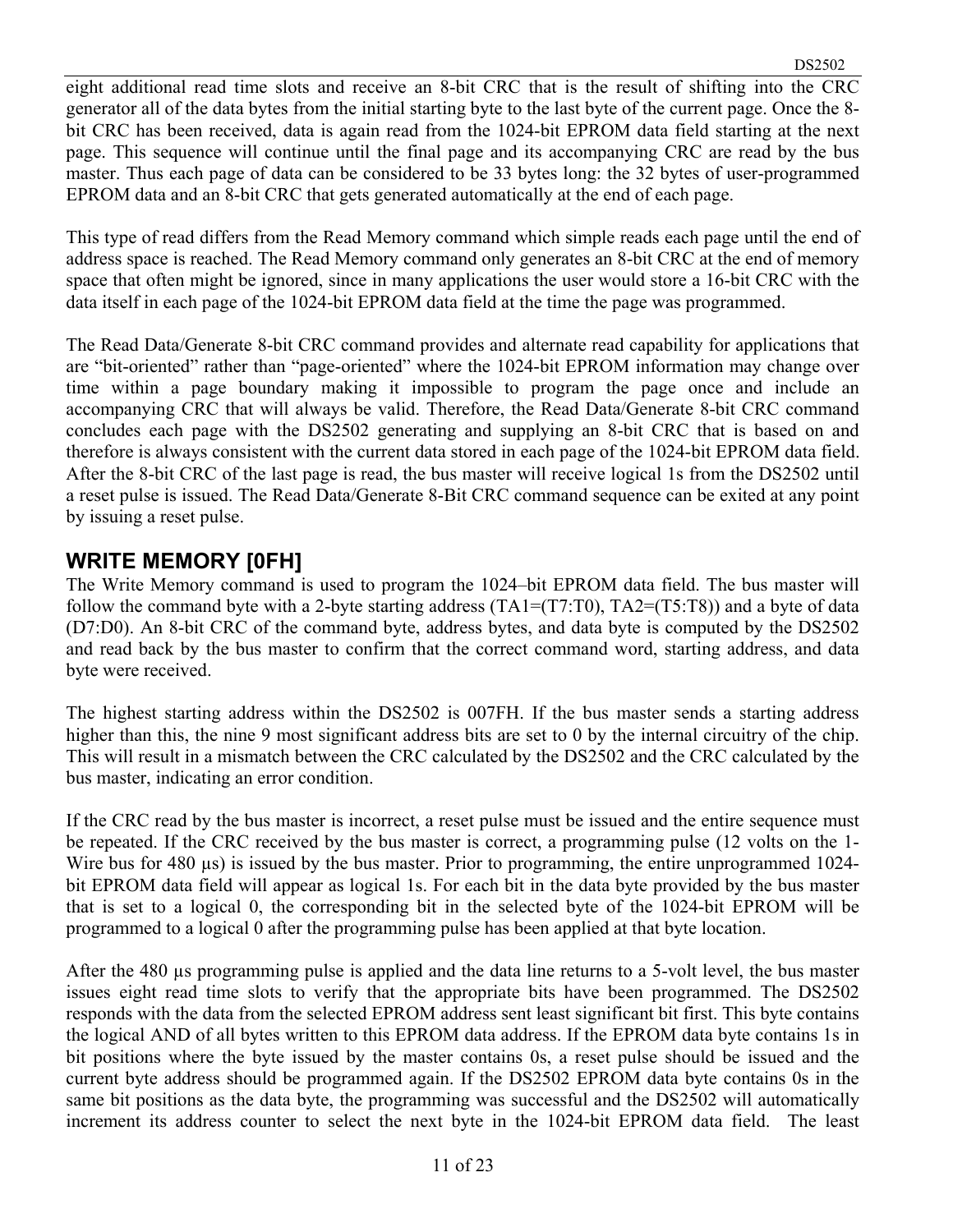significant byte of the new two-byte address will also be loaded into the 8-bit CRC generator as a starting value. The bus master will issue the next byte of data using eight write time slots.

As the DS2502 receives this byte of data into the scratchpad, it also shifts the data into the CRC generator that has been preloaded with the LSB of the current address; the result is an 8-bit CRC of the new data byte and the LSB of the new address. After supplying the data byte, the bus master will read this 8-bit CRC from the DS2502 with eight read time slots to confirm that the address incremented properly and the data byte was received correctly. If the CRC is incorrect, a reset pulse must be issued and the Write Memory command sequence must be restarted. If the CRC is correct, the bus master will issue a programming pulse and the selected byte in memory will be programmed.

Note that the initial pass through the Write Memory flow chart will generate an 8-bit CRC value that is the result of shifting the command byte into the CRC generator, followed by the two address bytes, and finally the data byte. Subsequent passes through the Write Memory flow chart due to the DS2502 automatically incrementing its address counter will generate an 8-bit CRC that is the result of loading (not shifting) the LSB of the new (incremented) address into the CRC generator and then shifting in the new data byte.

For both of these cases, the decision to continue (to apply a program pulse to the DS2502) is made entirely by the bus master, since the DS2502 will not be able to determine if the 8-bit CRC calculated by the bus master agrees with the 8-bit CRC calculated by the DS2502. If an incorrect CRC is ignored and a program pulse is applied by the bus master, incorrect programming could occur within the DS2502. Also note that the DS2502 will always increment its internal address counter after the receipt of the eight read time slots used to confirm the programming of the selected EPROM byte. The decision to continue is again made entirely by the bus master, therefore if the EPROM data byte does not match the supplied data byte does not match the supplied data byte but the master but the master continues with the Write Memory command, incorrect programming could occur within the DS2502. The Write Memory command sequence can be exited at any point by issuing a reset pulse.

#### **WRITE STATUS [55H]**

The Write Status command is used to program the EPROM status data field. The bus master will follow the command byte with a 2-byte starting address (TA1=(T7:T0), TA2=(T15:T8)) and a byte of status data (D7:D0). An 8-bit CRC of the command byte, address bytes, and data byte is computed by the DS2502 and read back by the bus master to confirm that the correct command word, starting address, and data byte were received.

If the CRC read by the bus master is incorrect, a reset pulse must be issued and the entire sequence must be repeated. If the CRC received by the bus master is correct, a programming pulse (12 volts on the 1- Wire bus for 480 µs) is issued by the bus master. Prior to programming, the first 7 bytes of the EPROM Status data field will appear as logical 1s. For each bit in the data byte provided by the bus master that is set to a logical 0, the corresponding bit in the selected byte of the EPROM Status data field will be programmed to a logical 0 after the programming pulse has been applied at the byte location. The 8th byte of the EPROM Status Byte data field is factory-programmed to contain 00h.

After the 480 µs programming pulse is applied and the data line returns to a 5-volt level, the bus master issues eight read time slots to verify that the appropriate bits have been programmed. The DS2502 responds with the data from the selected EPROM Status address sent least significant bit first. This byte contains the logical AND of all bytes written to this EPROM Status Byte address. If the EPROM Status Byte contains 1s in bit positions where the byte issued by the master contained 0s, a reset pulse should be issued and the current byte address should be programmed again. If the DS2502 EPROM Status Byte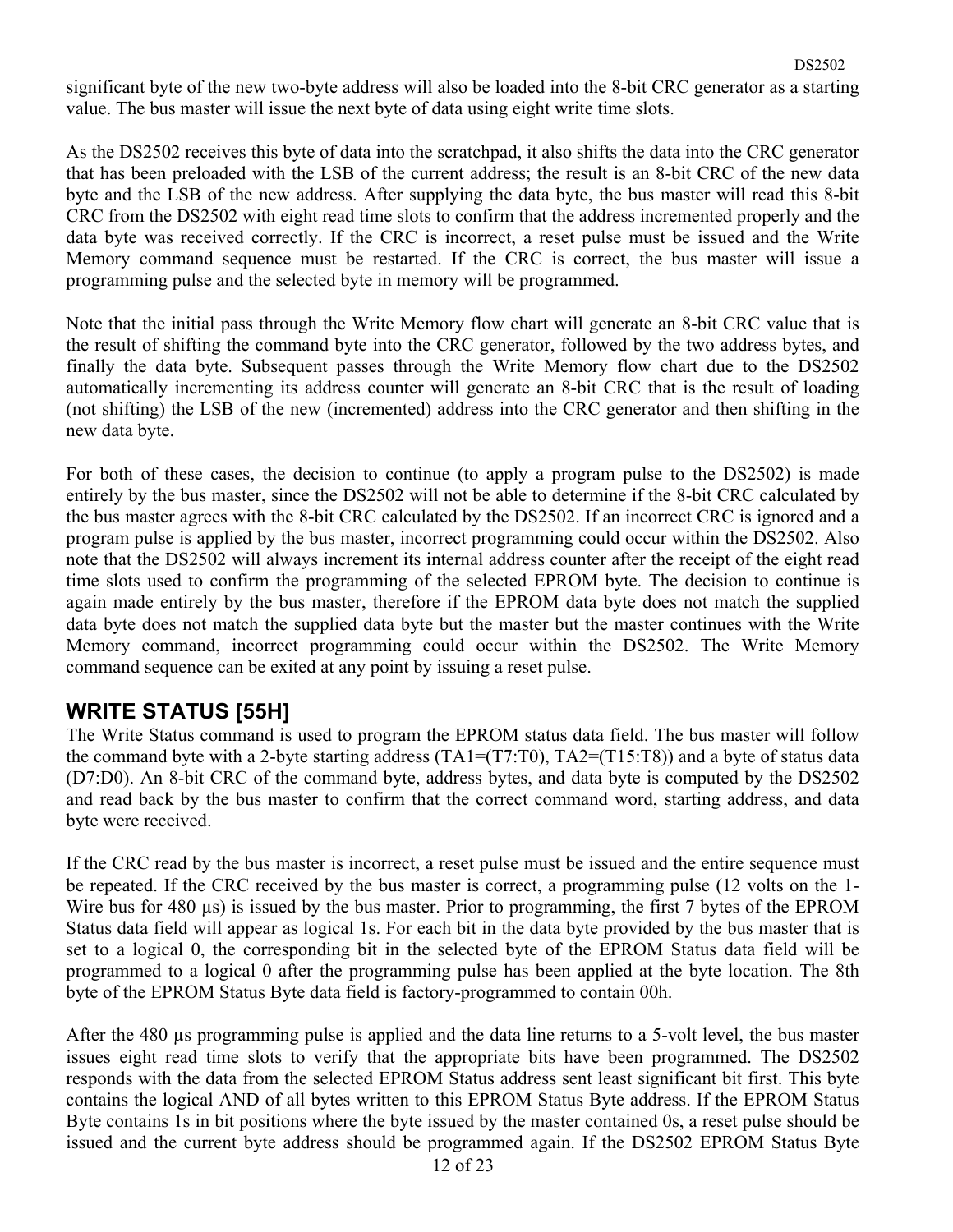contains 0s in the same bit positions as the data byte, the programming was successful and the DS2502 will automatically increment its address counter to select the next byte in the EPROM Status data field. The least significant byte of the new 2-byte address will also be loaded into the 8-bit CRC generator as a starting value. The bus master will issue the next byte of data using eight write time slots.

As the DS2502 receives this byte of data into the scratchpad, it also shifts the data into the CRC generator that has been preloaded with the LSB of the current address and the result is an 8-bit CRC of the new data byte and the LSB of the new address. After supplying the data byte, the bus master will read this 8-bit CRC from the DS2502 with eight read time slots to confirm that the address incremented properly and the data byte was received correctly. If the CRC is incorrect, a reset pulse must be issued and the Write Status command sequence must be restarted. If the CRC is correct, the bus master will issue a programming pulse and the selected byte in memory will be programmed.

Note that the initial pass through the Write Status flow chart will generate an 8-bit CRC value that is the result of shifting the command byte into the CRC generator, followed by the 2 address bytes, and finally the data byte. Subsequent passes through the Write Status flow chart due to the DS2502 automatically incrementing its address counter will generate an 8-bit CRC that is the result of loading (not shifting) the LSB of the new (incremented) address into the CRC generator and then shifting in the new data byte.

For both of these cases, the decision to continue (to apply a program pulse to the DS2502) is made entirely by the bus master, since the DS2502 will not be able to determine if the 8-bit CRC calculated by the bus master agrees with the 8-bit CRC calculated by the DS2502. If an incorrect CRC is ignored and a program pulse is applied by the bus master, incorrect programming could occur within the DS2502. Also note that the DS2502 will always increment its internal address counter after the receipt of the eight read time slots used to confirm the programming of the selected EPROM byte. The decision to continue is again made entirely by the bus master, therefore if the EPROM data byte does not match the supplied data byte but the master continues with the Write Status command, incorrect programming could occur within the DS2502. The Write Status command sequence can be ended at any point by issuing a reset pulse.

#### **1-WIRE BUS SYSTEM**

The 1-Wire bus is a system which has a single bus master and one or more slaves. In all instances, the DS2502 is a slave device. The bus master is typically a microcontroller. The discussion of this bus system is broken down into three topics: hardware configuration, transaction sequence, and 1-Wire signaling (signal type and timing). A 1-Wire protocol defines bus transactions in terms of the bus state during specified time slots that are initiated on the falling edge of sync pulses from the bus master.

#### **Hardware Configuration**

The 1-Wire bus has only a single line by definition; it is important that each device on the bus be able to drive it at the appropriate time. To facilitate this, each device attached to the 1-Wire bus must have an open drain connection or three-state outputs. The DS2502 is an open drain part with an internal circuit equivalent to that shown in Figure 7. The bus master can be the same equivalent circuit. If a bi-directional pin is not available, separate output and input pins can be tied together.

The bus master requires a pullup resistor at the master end of the bus, with the bus master circuit equivalent to the one shown in Figures 8a and 8b. The value of the pullup resistor should be approximately 5 kΩ for short line lengths.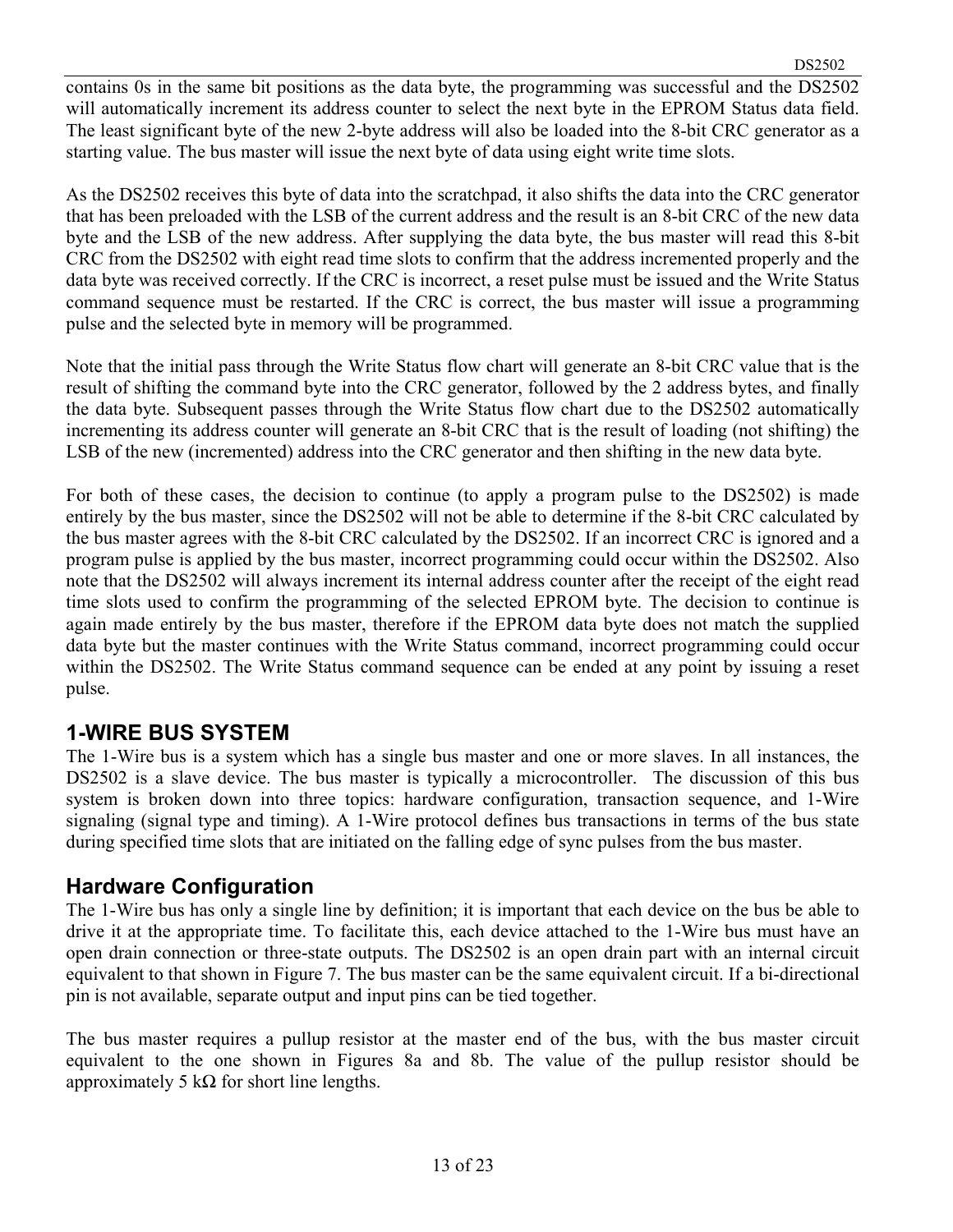A multidrop bus consists of a 1-Wire bus with multiple slaves attached. At regular speed the 1-Wire bus has a maximum data rate of 16.3 kbits per second. If the bus master is also required to perform programming of the EPROM portions of the DS2502, a programming supply capable of delivering up to 10 milliamps at 12 volts for 480 µs is required. The idle state for the 1-Wire bus is high. If, for any reason, a transaction needs to be suspended, the bus MUST be left in the idle state if the transaction is to resume. If this does not occur and the bus is left low for more than 120 µs, one or more of the devices on the bus may be reset.

#### **Transaction Sequence**

The sequence for accessing the DS2502 via the 1-Wire port is as follows:

- **I**nitialization
- ROM Function Command
- **Memory Function Command**
- Read/Write Memory/Status

#### **INITIALIZATION**

All transactions on the 1-Wire bus begin with an initialization sequence. The initialization sequence consists of a reset pulse transmitted by the bus master followed by a presence pulse(s) transmitted by the slave(s).

The presence pulse lets the bus master know that the DS2502 is on the bus and is ready to operate. For more details, see the "1-Wire Signaling" section.

#### **ROM FUNCTION COMMANDS**

Once the bus master has detected a presence, it can issue one of the six ROM function commands. All ROM function commands are 8 bits long. A list of these commands follows (refer to flowchart in Figure 9):

### **Read ROM [33H]**

This command allows the bus master to read the DS2502's 8-bit family code, unique 48-bit serial number, and 8-bit CRC. This command can be used only if there is a single DS2502 on the bus. If more than one slave is present on the bus, a data collision will occur when all slaves try to transmit at the same time (open drain will produce a wired-AND result).

#### **Match ROM [55H]**

The Match ROM command, followed by a 64-bit ROM sequence, allows the bus master to address a specific DS2502 on a multidrop bus. Only the DS2502 that exactly matches the 64-bit ROM sequence will respond to the subsequent memory function command. All slaves that do not match the 64-bit ROM sequence will wait for a reset pulse. This command can be used with a single or multiple devices on the bus.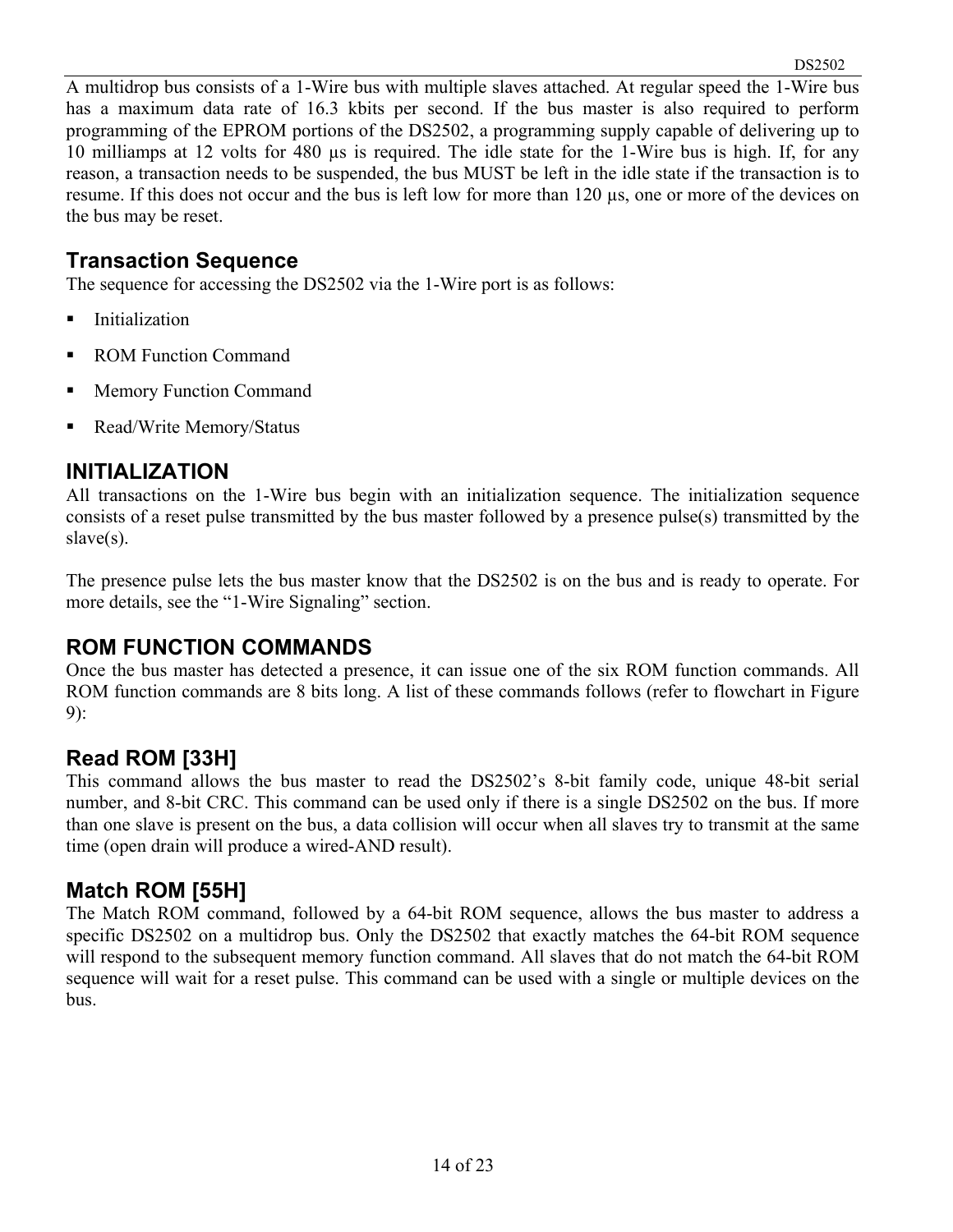# **DS2502 EQUIVALENT CIRCUIT Figure 7**



# **BUS MASTER CIRCUIT Figure 8**

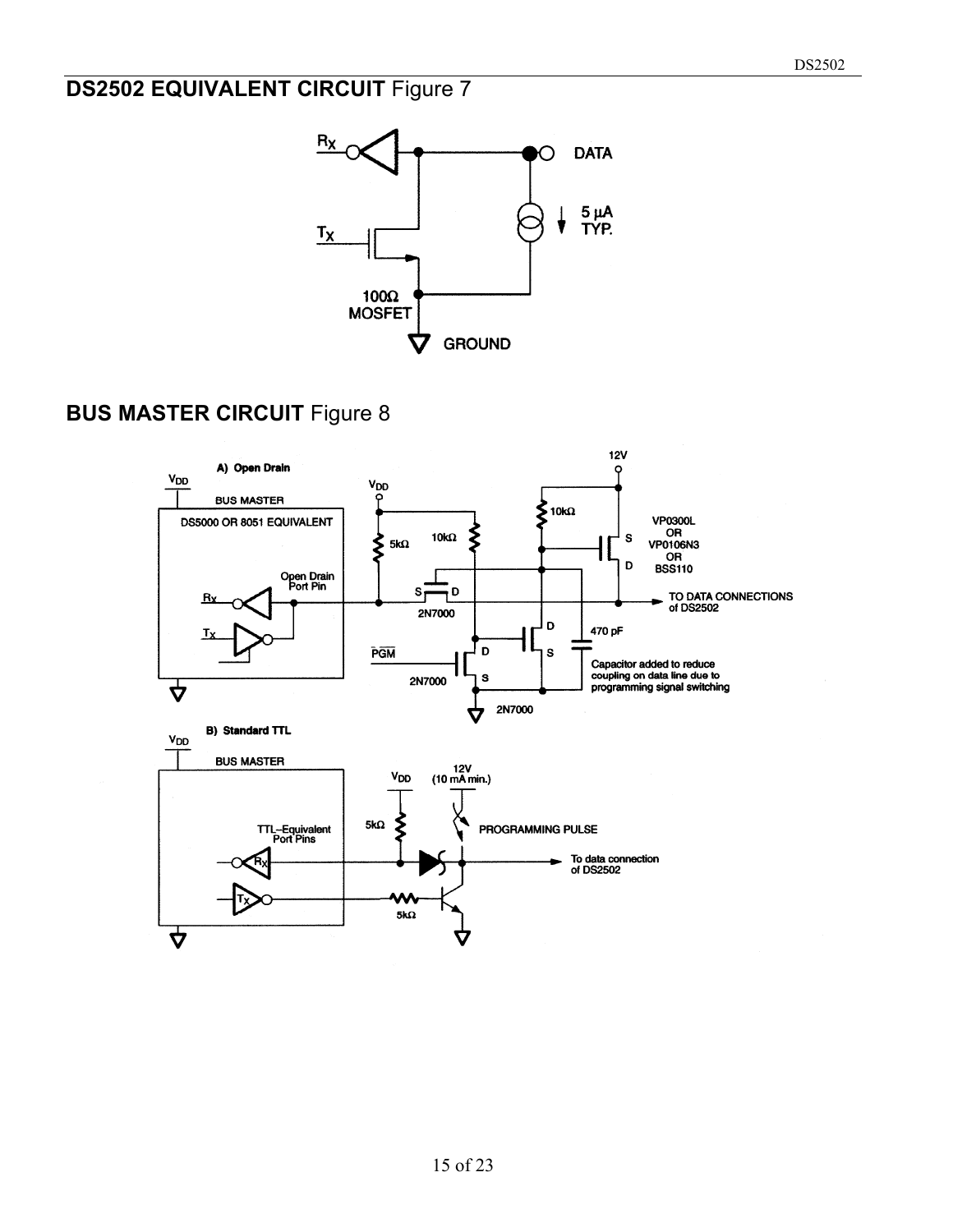# **ROM FUNCTIONS FLOW CHART Figure 9**

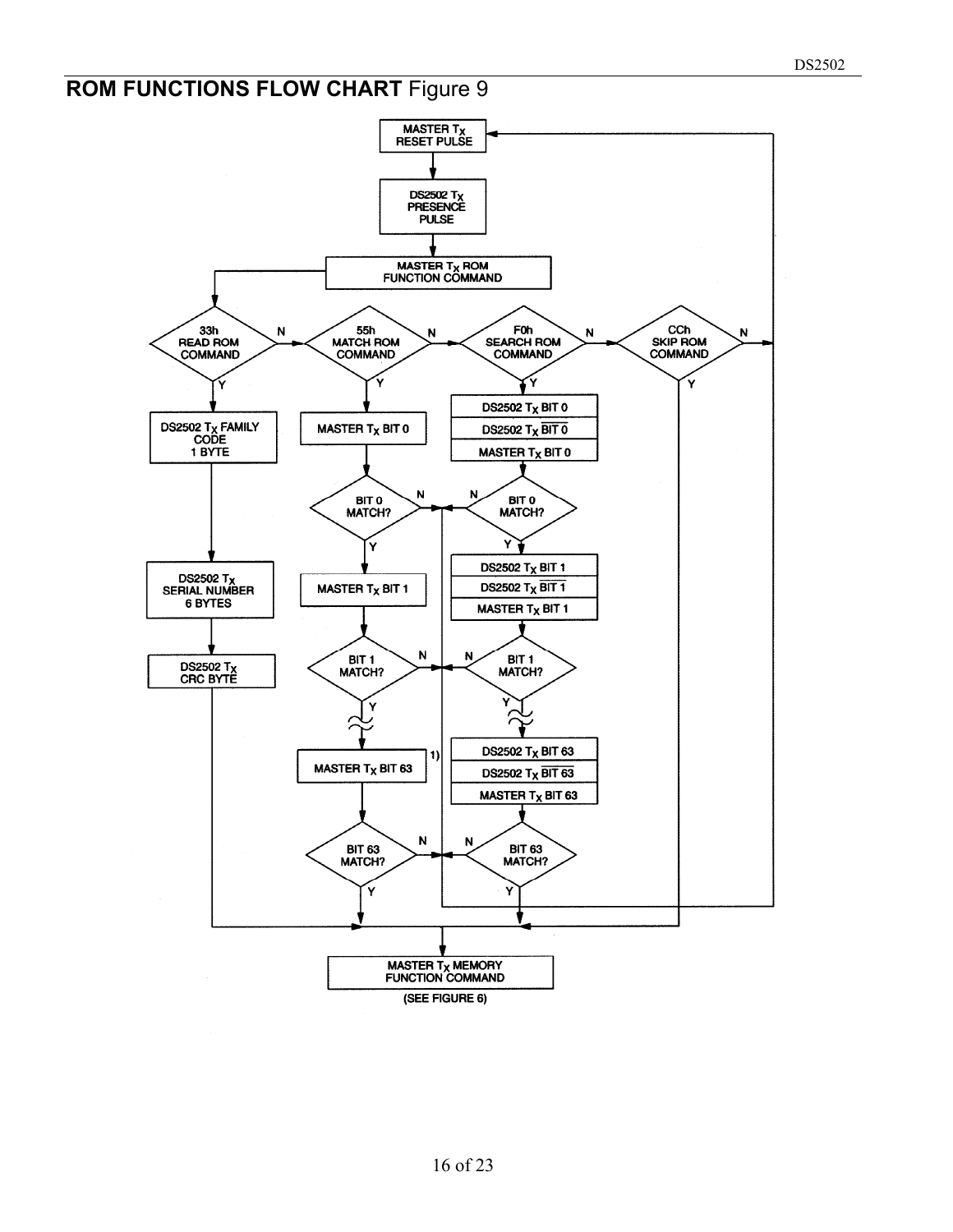# **Skip ROM [CCH]**

This command can save time in a single-drop bus system by allowing the bus master to access the memory functions without providing the 64-bit ROM code. If more than one slave is present on the bus and a read command is issued following the Skip ROM command, data collision will occur on the bus as multiple slaves transmit simultaneously (open drain pulldowns will produce a wired-AND result).

### **Search ROM [F0H]**

When a system is initially brought up, the bus master might not know the number of devices on the 1-Wire bus or their 64-bit ROM codes. The search ROM command allows the bus master to use a process of elimination to identify the 64-bit ROM codes of all slave devices on the bus. The ROM search process is the repetition of a simple, three-step routine: read a bit, read the complement of the bit, then write the desired value of that bit. The bus master performs this simple, three-step routine on each bit of the ROM. After one complete pass, the bus master knows the contents of the ROM in one device. The remaining number of devices and their ROM codes may be identified by additional passes. See *Application Note 187* for a comprehensive discussion of a ROM search, including an actual example.

### **1-Wire Signaling**

The DS2502 requires strict protocols to ensure data integrity. The protocol consists of five types of signaling on one line: Reset Sequence with Reset Pulse and Presence Pulse, Write 0, Write 1, Read Data and Program Pulse. All these signals except presence pulse are initiated by the bus master. The initialization sequence required to begin any communication with the DS2502 is shown in Figure 10. A Reset Pulse followed by a Presence Pulse indicates the DS2502 is ready to accept a ROM command. The bus master transmits (TX) a reset pulse ( $t_{RSTL}$ , minimum 480 µs). The bus master then releases the line and goes into receive mode (RX). The 1-Wire bus is pulled to a high state via the pullup resistor. After detecting the rising edge on the data pin, the DS2502 waits ( $t_{\text{PDH}}$ , 15-60  $\mu$ s) and then transmits the presence pulse ( $t_{PDL}$ , 60-240  $\mu$ s).

#### **Read/Write Time Slots**

The definitions of write and read time slots are illustrated in Figure 11. All time slots are initiated by the master driving the data line low. The falling edge of the data line synchronizes the DS2502 to the master by triggering a delay circuit in the DS2502. During write time slots, the delay circuit determines when the DS2502 will sample the data line. For a read data time slot, if a "0" is to be transmitted, the delay circuit determines how long the DS2502 will hold the data line low overriding the "1" generated by the master. If the data bit is a 1, the device will leave the read data time slot unchanged.

#### **PROGRAM PULSE**

To copy data from the 8-bit scratchpad to the 1024-bit EPROM Memory or Status Memory, a program pulse of 12 volts is applied to the data line after the bus master has confirmed that the CRC for the current byte is correct. During programming, the bus master controls the transition from a state where the data line is idling high via the pullup resistor to a state where the data line is actively driven to a programming voltage of 12 volts providing a minimum of 10 mA of current to the DS2502. This programming voltage (Figure 12) should be applied for 480 µs, after which the bus master returns the data line to an idle high state controlled by the pullup resistor. Note that due to the high-voltage programming requirements for any 1-Wire EPROM device, it is not possible to multidrop non-EPROM based 1-Wire devices with the DS2502 during programming. An internal diode within the non-EPROM based 1-Wire devices will attempt to clamp the data line at approximately 8 volts and could potentially damage these devices.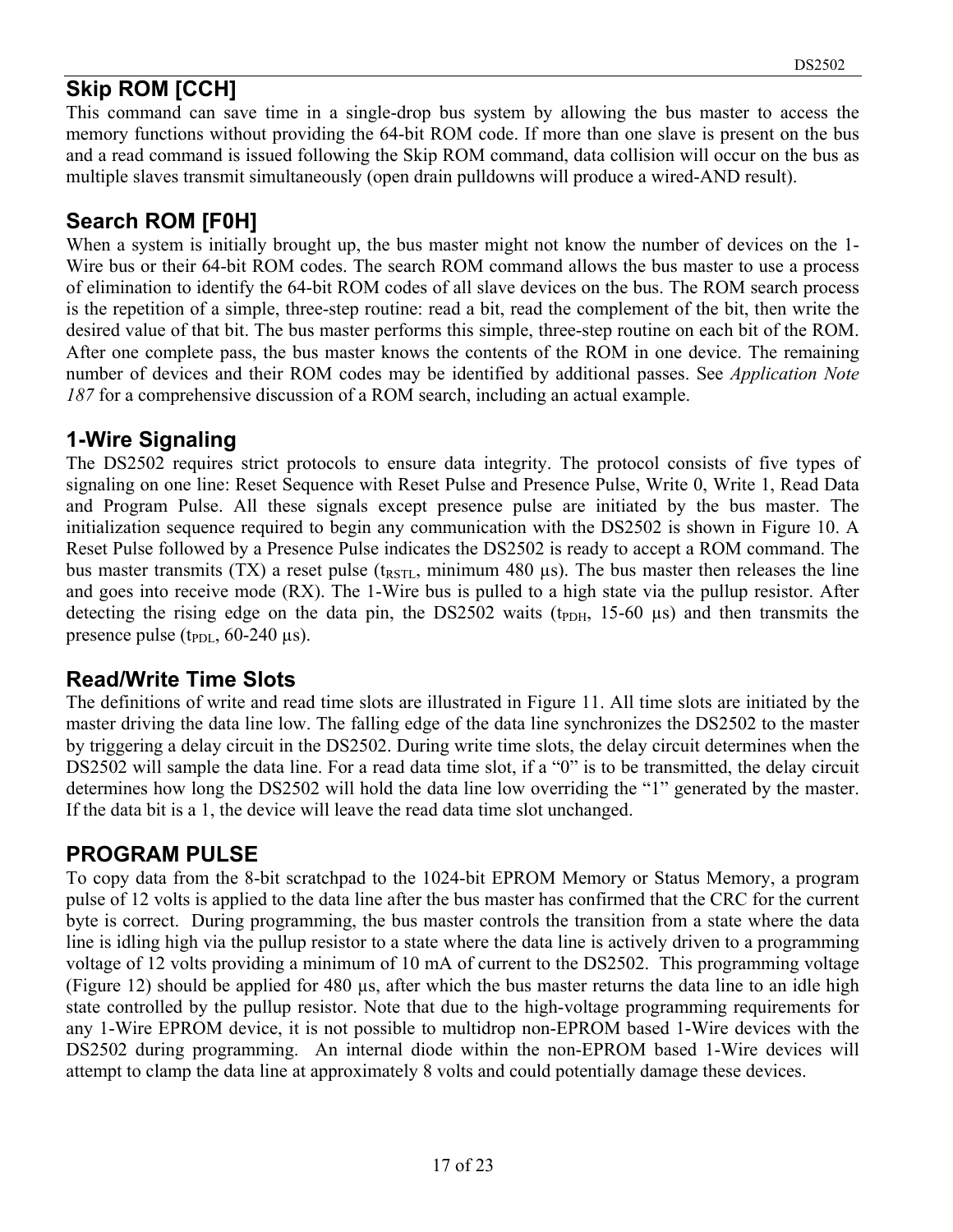#### **CRC GENERATION**

The DS2502 has an 8-bit CRC stored in the most significant byte of the 64-bit ROM. The bus master can compute a CRC value from the first 56 bits of the 64-bit ROM and compare it to the value stored within the DS2502 to determine if the ROM data has been received error-free by the bus master. The equivalent polynomial function of this CRC is:  $X^8 + X^5 + X^4 + 1$ .

Under certain conditions, the DS2502 also generates an 8-bit CRC value using the same polynomial function shown above and provides this value to the bus master to validate the transfer of command, address, and data bytes from the bus master to the DS2502. The Memory Function Flow Chart of Figure 6 indicates that the DS2502 computes an 8-bit CRC for the command, address, and data bytes received for the Write Memory and the Write Status commands and then outputs this value to the bus master to confirm proper transfer. Similarly the DS2502 computes an 8-bit CRC for the command and address bytes received from the bus master for the Read Memory, Read Status, and Read Data/Generate 8-Bit CRC commands to confirm that these bytes have been received correctly. The CRC generator on the DS2502 is also used to provide verification of error-free data transfer as each page of data from the 1024 bit EPROM is sent to the bus master during a Read Data/Generate 8-Bit CRC command, and for the 8 bytes of information in the status memory field.

In each case where a CRC is used for data transfer validation, the bus master must calculate a CRC value using the polynomial function given above and compare the calculated value to either the 8-bit CRC value stored in the 64-bit ROM portion of the DS2502 (for ROM reads) or the 8-bit CRC value computed within the DS2502. The comparison of CRC values and decision to continue with an operation are determined entirely by the bus master. There is no circuitry on the DS2502 that prevents a command sequence from proceeding if the CRC stored in or calculated by the DS2502 does not match the value generated by the bus master. Proper use of the CRC as outlined in the flow chart of Figure 6 can result in a communication channel with a very high level of integrity. For more details on generating CRC values including example implementations in both hardware and software, see *Application Note 27*.

#### **INITIALIZATION PROCEDURE "RESET AND PRESENCE PULSES"** Figure 10

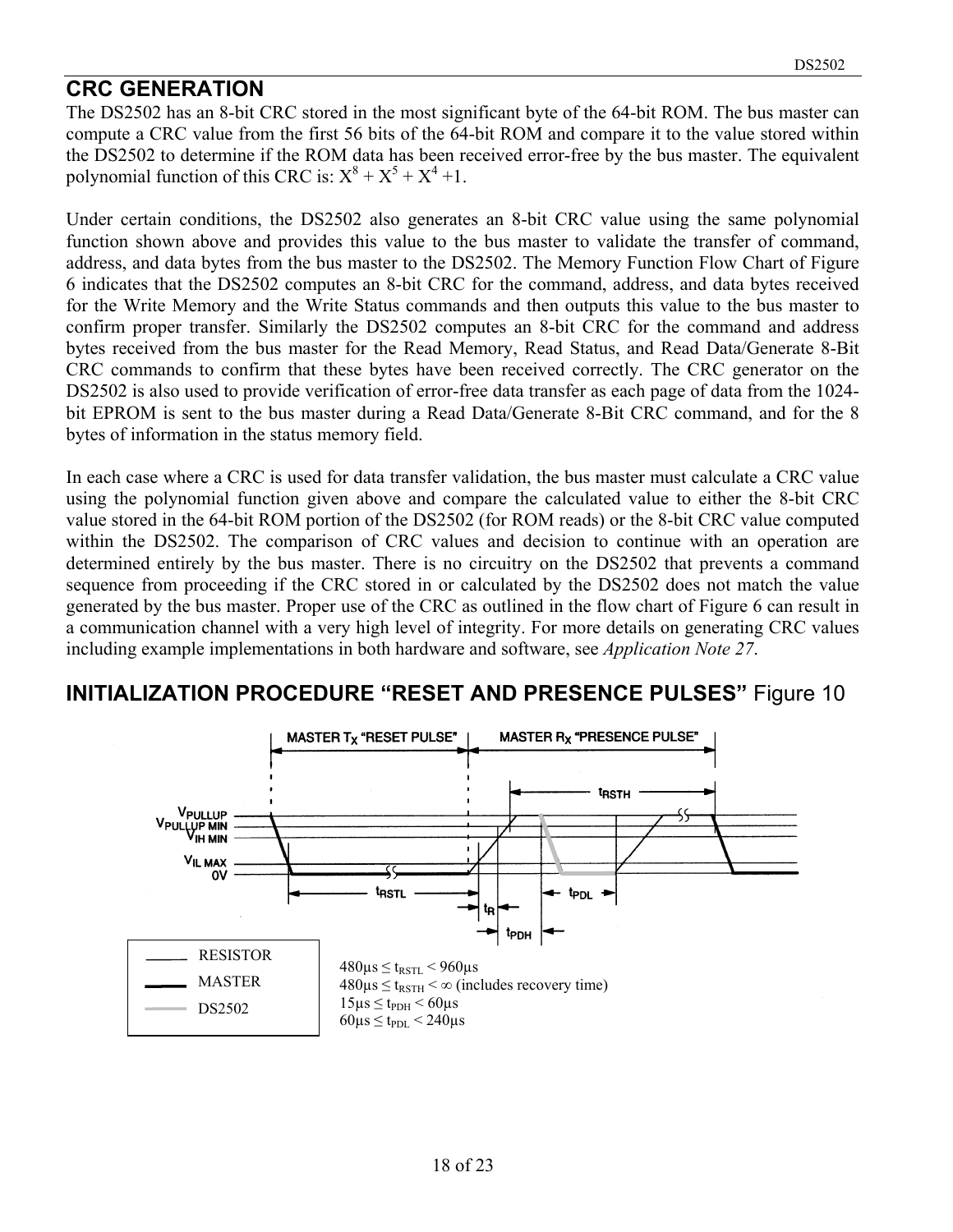#### **READ/WRITE TIMING DIAGRAM** Figure 11

#### $t_{SLOT}$ t<sub>REC</sub> V<sub>PULLUP</sub><br>V<sub>PULLUP</sub> MIN<br>V<sub>IH MIN</sub> **DS2502 SAMPLING WINDOW VIL MAX** ov t<sub>LOW1</sub>  $15 \,\mu s$  $60 \mu s$  -

60  $\mu$ s  $\leq$  t<sub>SLOT</sub> $<$  120  $\mu$ s  $1 \mu s \le t_{LOW1} < 15 \mu s$  $1 \mu s \leq t_{REC} < \infty$ 

#### **Write-zero Time Slot**

**Write-one Time Slot** 



 $60 \mu s \leq t_{LOW0} < t_{SLOT} < 120 \mu s$  $1 \mu s \leq t_{REC} < \infty$ 

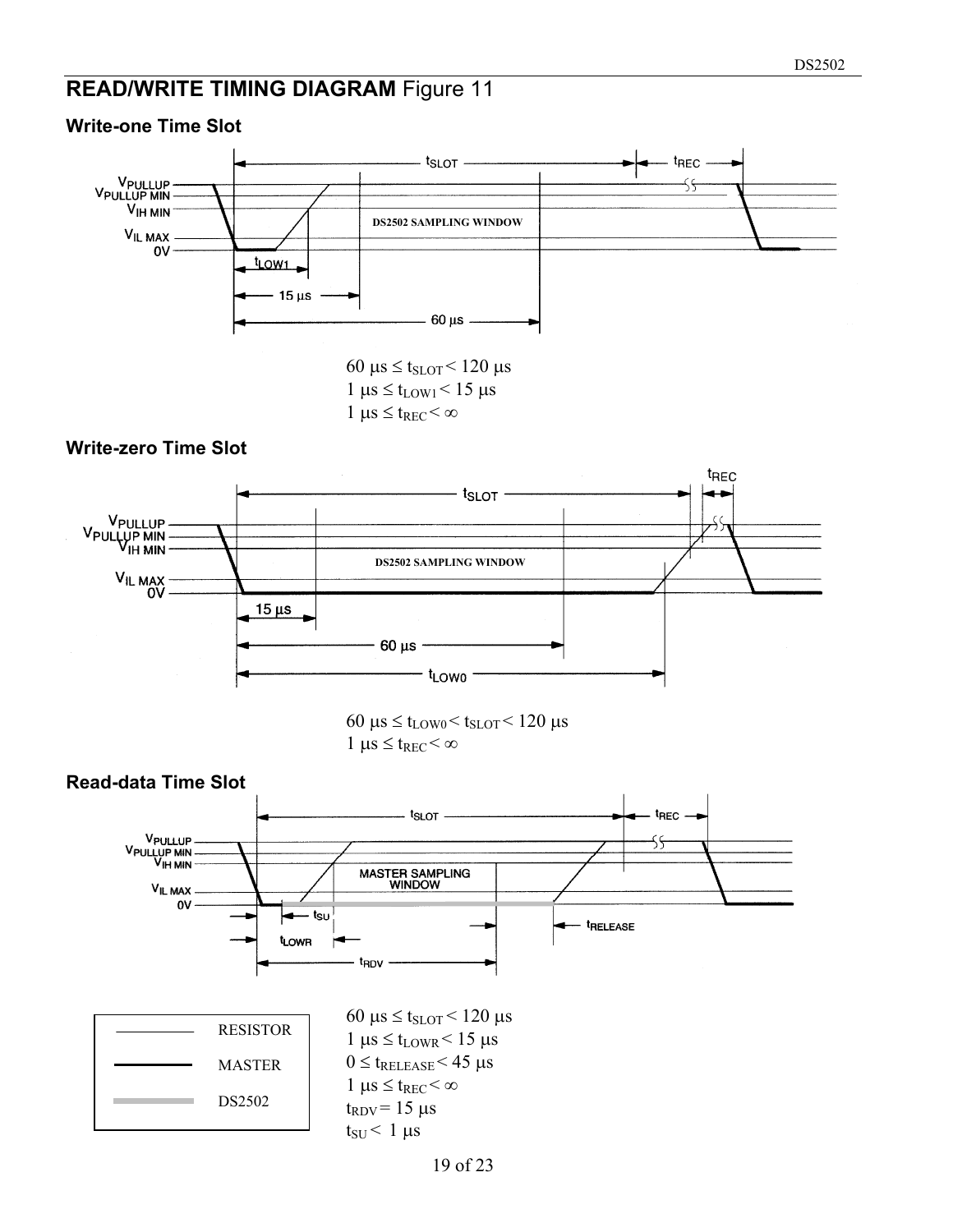# **PROGRAM PULSE TIMING DIAGRAM** Figure 12

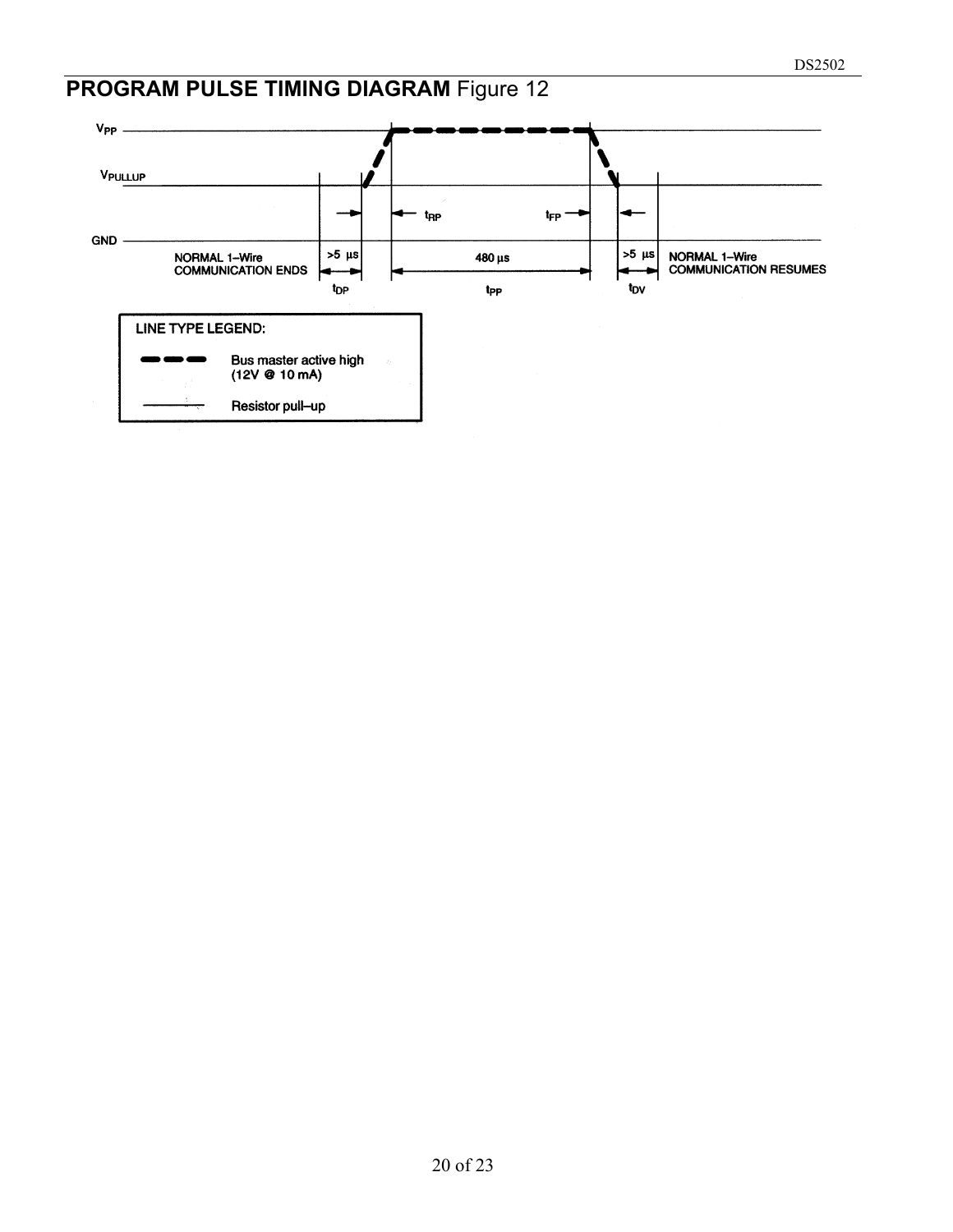#### **ABSOLUTE MAXIMUM RATINGS\***

Voltage on any Pin Relative to Ground  $-0.5V$  to  $+12.0V$ Operating Temperature  $-40^{\circ}$ C to  $+85^{\circ}$ C<br>Storage Temperature  $-55^{\circ}$ C to  $+125^{\circ}$ C Storage Temperature Soldering Temperature 260°C for 10 seconds

\* This is a stress rating only and functional operation of the device at these or any other conditions above those indicated in the operation sections of this specification is not implied. Exposure to absolute maximum rating conditions for extended periods of time may affect reliability.

| DC ELECTRICAL CHARACTERISTICS<br>(V <sub>PUP</sub> =2.8V to 6.0V; -40°C to +85°C) |               |            |               |            |              |              |
|-----------------------------------------------------------------------------------|---------------|------------|---------------|------------|--------------|--------------|
| <b>PARAMETER</b>                                                                  | <b>SYMBOL</b> | <b>MIN</b> | <b>TYP</b>    | <b>MAX</b> | <b>UNITS</b> | <b>NOTES</b> |
| Logic 1                                                                           | $\rm V_{IH}$  | 2.2        |               |            |              | 1, 6         |
| Logic $0$                                                                         | $\rm V_{II.}$ | $-0.3$     |               | $+0.8$     |              | 1, 11        |
| Output Logic Low $(a)$ 4 mA                                                       | $\rm V_{OL}$  |            |               | 0.4        |              |              |
| Output Logic High                                                                 | $\rm V_{OH}$  |            | $\rm V_{PUP}$ | 6.0        |              | 1. 2         |
| <b>Input Load Current</b>                                                         | $I_L$         |            | 5             |            | $\mu A$      |              |
| <b>Operating Charge</b>                                                           | $\rm Q_{OP}$  |            |               | 30         | nC           | 7,8          |
| Programming Voltage @ 10 mA                                                       | $\rm V_{PP}$  | 11.5       |               | 12.0       | V)           |              |
| Valid EPROM Read Voltage                                                          | $\rm V_{EPR}$ | 2.8        |               | 6.0        |              | 13           |

| <b>CAPACITANCE</b> |               |            |     |     |        | (t <sub>^</sub> =25° $\cap$ ) |
|--------------------|---------------|------------|-----|-----|--------|-------------------------------|
| <b>PARAMETER</b>   | <b>SYMBOL</b> | <b>MIN</b> | TVP | MAX | IINITS | <b>NOTES</b>                  |
| Data (1-Wire)      | $\sim$ IN/OUT |            |     | 800 | pŀ     |                               |

| (V <sub>PUP</sub> =2.8V to 6.0V; -40°C to +85°C)<br>AC ELECTRICAL CHARACTERISTICS |                        |            |            |            |              |                |  |
|-----------------------------------------------------------------------------------|------------------------|------------|------------|------------|--------------|----------------|--|
| <b>PARAMETER</b>                                                                  | <b>SYMBOL</b>          | <b>MIN</b> | <b>TYP</b> | <b>MAX</b> | <b>UNITS</b> | <b>NOTES</b>   |  |
| Time Slot                                                                         | $t_{\rm SLOT}$         | 60         |            | 120        | us           |                |  |
| Write 1 Low Time                                                                  | $t_{LOW1}$             |            |            | 15         | μs           |                |  |
| Write 0 Low Time                                                                  | $t_{LOW0}$             | 60         |            | 120        | $\mu$ s      |                |  |
| Read Data Valid                                                                   | $t_{\rm{RDV}}$         | exactly 15 |            | $\mu$ s    |              |                |  |
| Release Time                                                                      | <i><b>t</b>RELEASE</i> | $\theta$   | 15         | 45         | $\mu$ s      |                |  |
| Read Data Setup                                                                   | $t_{\rm SU}$           |            |            |            | $\mu$ s      | 5              |  |
| Recovery Time                                                                     | $t_{REC}$              |            |            |            | $\mu$ s      |                |  |
| Reset Time High                                                                   | $t_{\rm RSTH}$         | 480        |            |            | $\mu s$      | $\overline{4}$ |  |
| Reset Time Low                                                                    | ${\rm t}_{\rm RSTL}$   | 480        |            | 960        | $\mu$ s      | 14             |  |
| Presence Detect High                                                              | $t_{\rm{PDH}}$         | 15         |            | 60         | $\mu$ s      |                |  |
| <b>Presence Detect Low</b>                                                        | $t_{\rm PDL}$          | 60         |            | 240        | us           |                |  |
| Delay to Program                                                                  | $t_{\rm DP}$           | 5          |            |            | $\mu$ s      | 10             |  |
| Delay to Verify                                                                   | $t_{\rm DV}$           | 5          |            |            | $\mu$ s      | 10             |  |
| Program Pulse Width                                                               | $t_{\rm PP}$           | 480        |            | 5000       | μs           | 10, 12         |  |
| Program Voltage Rise Time                                                         | $\mathrm{t_{RP}}$      | 0.5        |            | 5.0        | μs           | 10             |  |
| Program Voltage Fall Time                                                         | $t_{\rm FP}$           | 0.5        |            | 5.0        | $\mu s$      | 10             |  |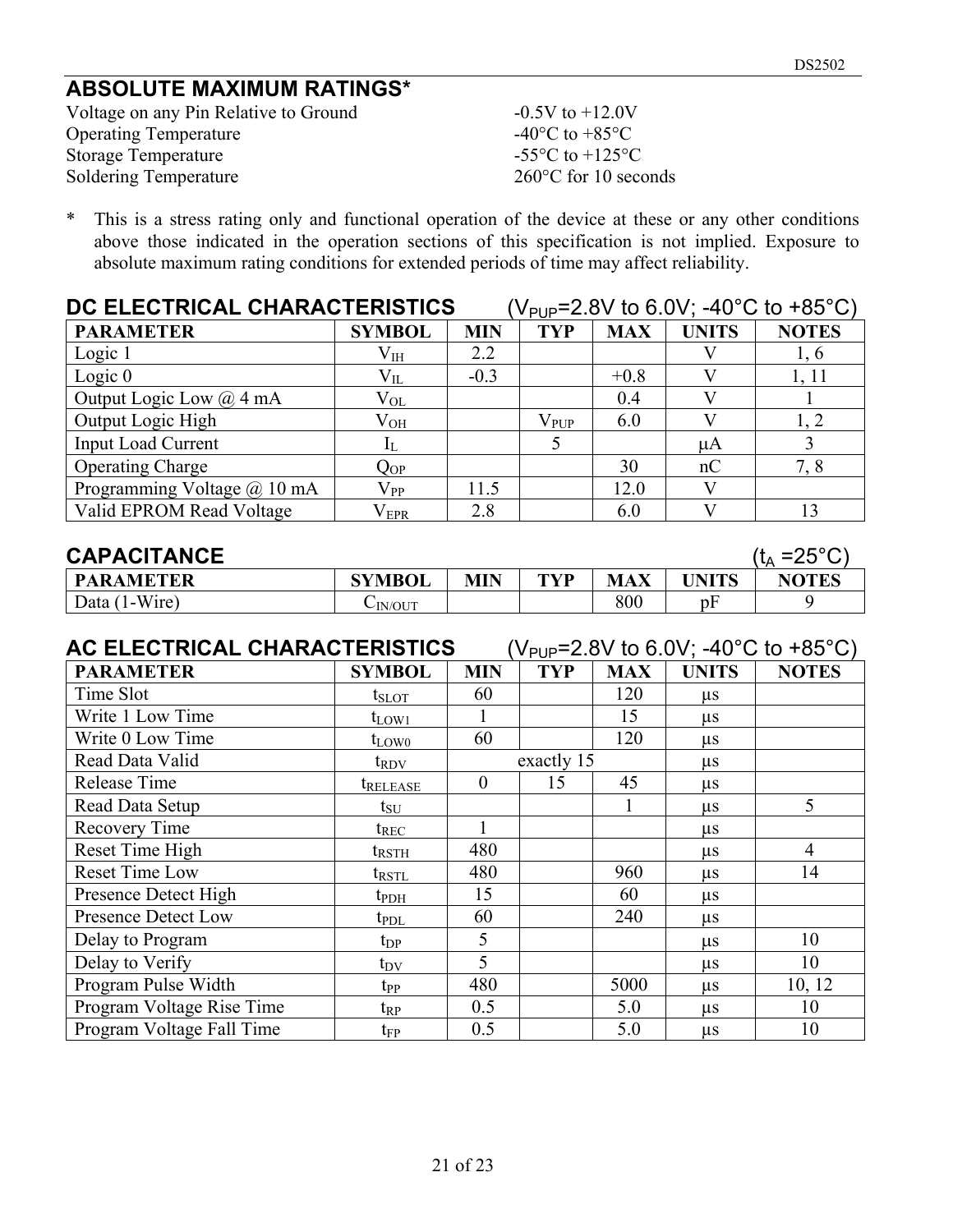#### **NOTES:**

- 1. All voltages are referenced to ground.
- 2.  $V_{\text{PUP}}$  = external pullup voltage.
- 3. Input load is to ground.
- 4. An additional reset or communication sequence cannot begin until the reset high time has expired.
- 5. Read data setup time refers to the time the host must pull the 1-Wire bus low to read a bit. Data is guaranteed to be valid within 1  $\mu$ s of this falling edge and will remain valid for 14  $\mu$ s minimum. (15 µs total from falling edge on 1-Wire bus.)
- 6.  $V_{\text{IH}}$  is a function of the external pullup resistor and the pull-up voltage.
- 7. 30 nanocoulombs per 72 time slots  $\omega$  5.0V.
- 8. At V<sub>CC</sub>=5.0V with a 5 kΩ pullup to V<sub>CC</sub> and a maximum time slot of 120 µs.
- 9. Capacitance on the data pin could be 800 pF when power is first applied. If a 5 k $\Omega$  resistor is used to pullup the data line to  $V_{CC}$ , 5 µs after power has been applied the parasite capacitance will not affect normal communications.
- 10. Maximum 1-Wire voltage for programming parameters is 11.5V to 12.0V; temperature range is -40°C to  $+50^{\circ}$ C.
- 11. Under certain low-voltage conditions  $V_{ILMAX}$  may have to be reduced to as much as 0.5V to always guarantee a presence pulse.
- 12. The accumulative duration of the programming pulses for each address must not exceed 5 ms.
- 13. IC operation and 1-wire communication is valid at  $V_{PUP}=2.5V$  or higher, but EPROM data read is only valid when  $V_{\text{PUP}}=2.8V$  or higher.
- 14. Reset low pulse on DQ must be preceded by a valid t<sub>REC</sub> recovery time above the minimum  $V_{\text{PUP}}$ voltage of 2.5V.